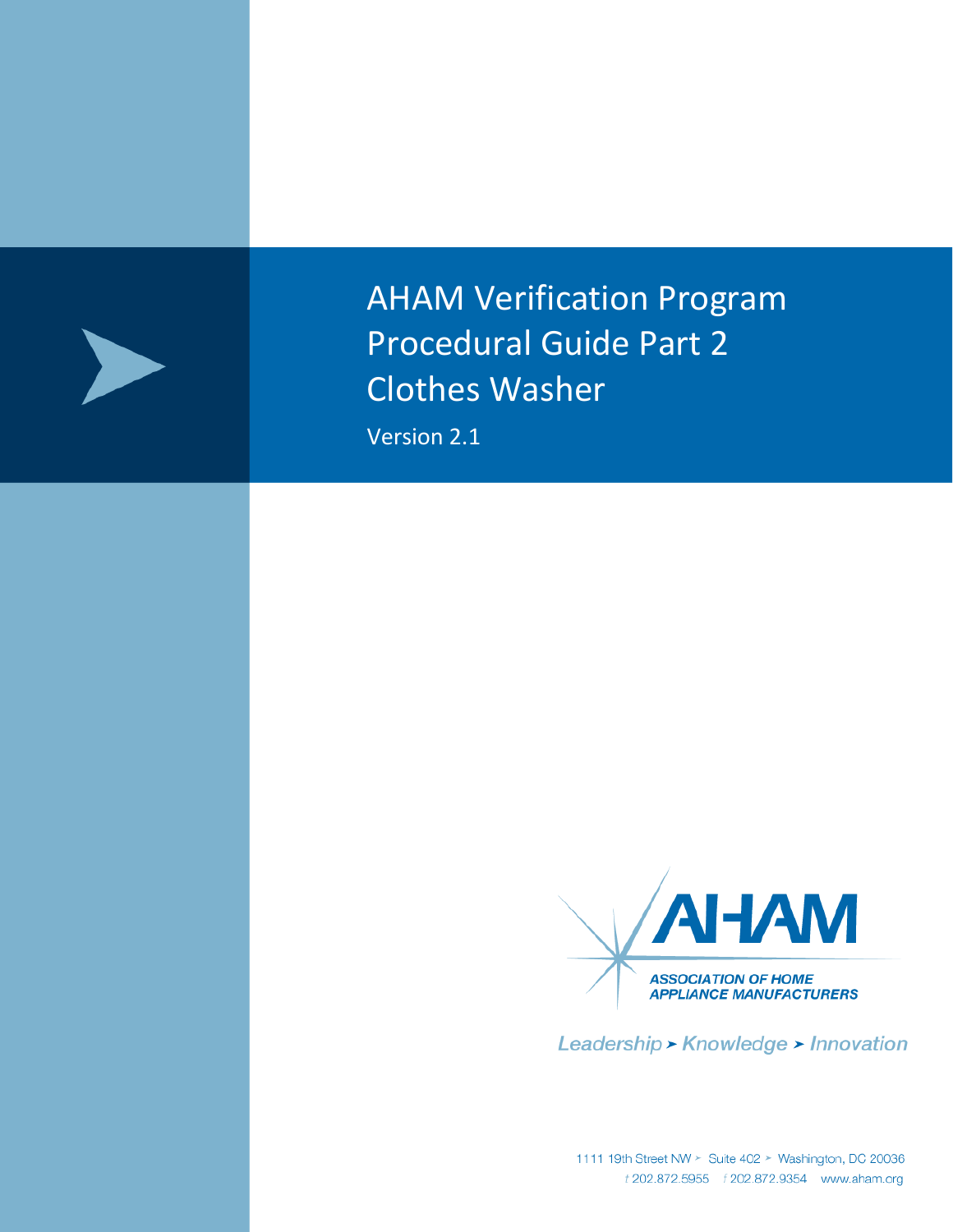## **Sponsor:**

Association of Home Appliance Manufacturers (AHAM) 1111 19th St. NW, Suite 402 Washington, DC 20036

#### **Administrator:**

UL Verification Services, Inc. 3020  $1<sup>St</sup>$  Ave East Newton Iowa 50208-2705

©AHAM 2020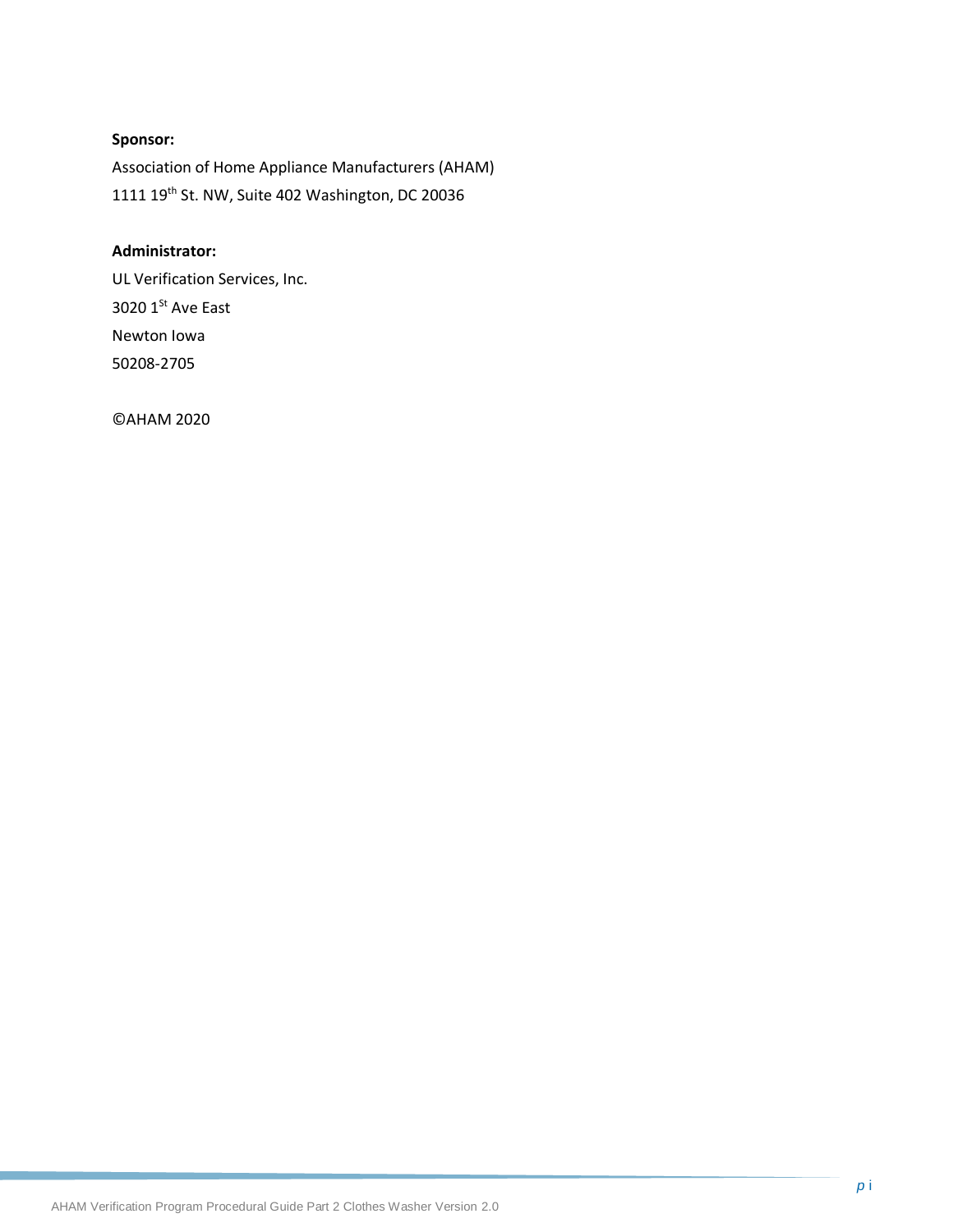## **DOCUMENT REVISION HISTORY**

| <b>Revision</b> | <b>Revision Description</b> | Date (MM/DD/YYYY) |
|-----------------|-----------------------------|-------------------|
| N/A             | <b>Initial Release</b>      | 12/26/2016        |
| 1.a             | <b>Editorial Change</b>     | 7/12/2017         |
| 1.b             | <b>Editorial Change</b>     | 9/11/2017         |
| 1.c             | <b>Editorial Change</b>     | 9/25/2018         |
| 2.0             | <b>General Changes</b>      | 5/1/2020          |
| 2.1             | <b>General Changes</b>      | 3/18/2022         |

**Note:** The document revision history will only list the editorial revisions with the addition of alphanumeric letters next to the procedural guide version number and all the other substantial revisions will be indicated by a new version number.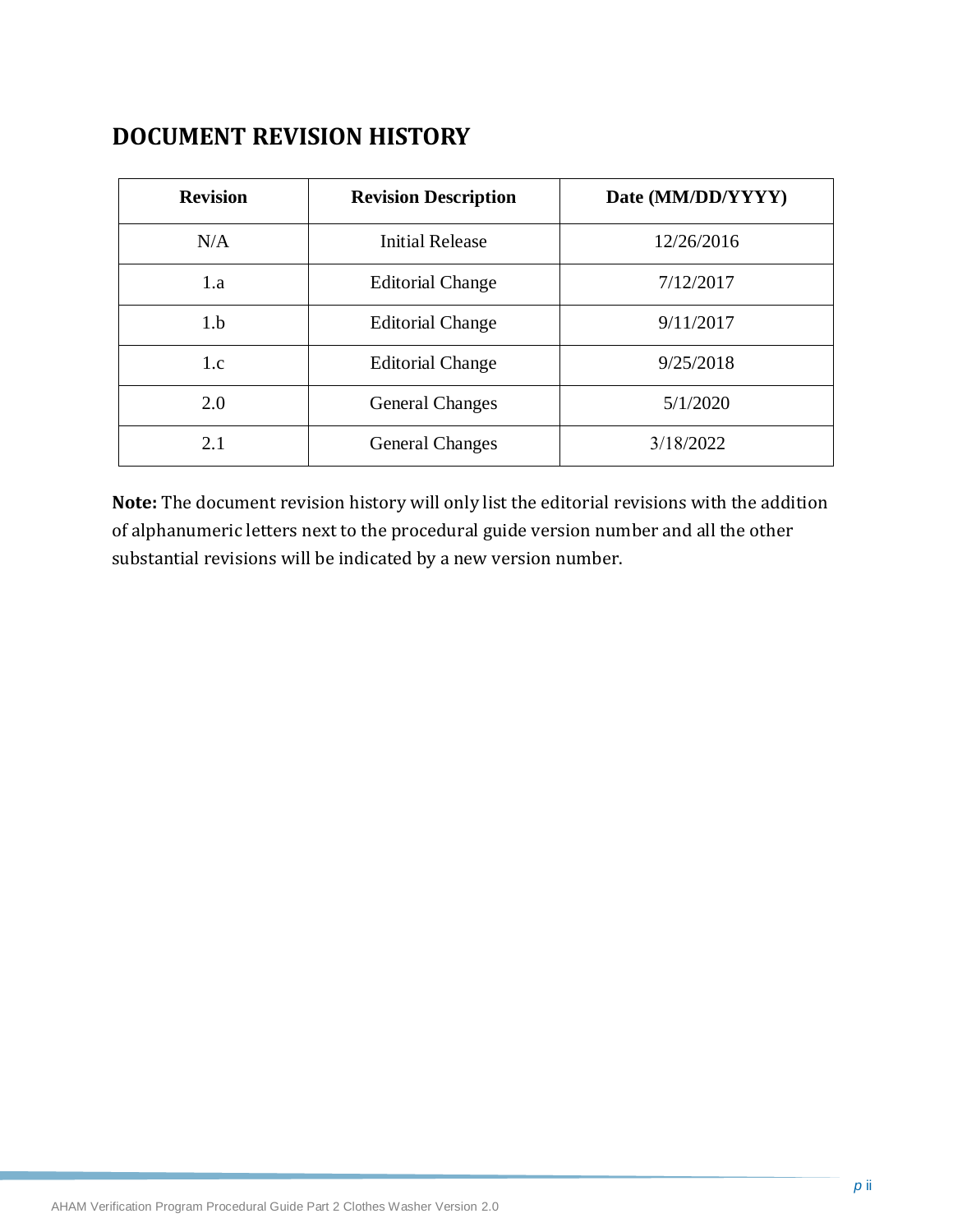## **FOREWORD**

The Association of Home Appliance Manufacturers (AHAM) sponsors the Clothes Washers **Verification Program** (**Program** or **Verification Program**). This Procedural Guide outlines the specific policies and procedures which applies to Clothes Washers **Verification Program** operated by AHAM. This Procedural Guide Part 2 should be used in conjunction with AHAM Verification Program Procedural Guide Part 1 for All Major Appliance Verification Programs.

In order for products to be sold into the market in the United States, they must be compliant with applicable energy efficiency standards. The U.S. Department of Energy (DOE) requests the product's Integrated Modified Energy Factor (IMEF) (Residential) or MEF (Commercial) in cubic feet per kWh per cycle, and Integrated Water Factor (IWF), in gallons per cycle per cubic foot, are requested at the time of certification. Other programs, such as the voluntary ENERGY STAR program, a joint program of DOE and the US Environmental Protection Agency (EPA), administered by EPA, may require that **Manufacturers** obtain third-party **Qualification** of their products prior to distributing them into the market place.

Product certification is the responsibility of the product **Manufacturer**. The AHAM **Program** is not a certification program – it does not test products prior to their entry into market and it does not submit certification compliance information to **Government Stakeholders** on behalf of the **manufacturers**. The AHAM **Program** does not qualify products, in the same way that it does not certify products.

The ENERGY STAR program, as of January 1, 2011, requires that any Clothes Washer enrolled in the ENERGY STAR program be part of a third-party **Verification Program**. The selection process for AHAM is based on a sampling rate of 10% of each **Participant's basic models** with targeted selection requests by **Government Stakeholders** and the remaining selected randomly. The AHAM Clothes Washer **Verification Program** has been recognized as a Verification Administrator for ENERGY STAR.

Verification of a product's stated energy consumption is typically conducted through random selection and testing of products already on the market. The AHAM **Program** provides a uniform and commercially practical verification of Clothes Washer Annual Energy Consumption, Clothes Container Capacity, Integrated Modified Energy Factor or Modified Energy Factor and Integrated Water Factor values. The intent of this industry **Program** is to verify the claims for all clothes washer models are consistent with the claims values certified to the ENERGY STAR by a **Manufacturer** or **Private Brand Owner**. The **Program** cannot and will not enforce a product's compliance with energy efficiency standards or other voluntary program requirements.

Participation in the **Program** is voluntary. An independent EPA-recognized, ISO/IEC 17025(latest edition) accredited third party test laboratory under contract to AHAM provides verification and challenge testing based on the EPA ENERGY STAR Product Specification for Clothes Washer version 8.0 and DOE **Test Procedure** (10 C.F.R. Part 430, Subpart B, Appendix J2), including test provisions for machines with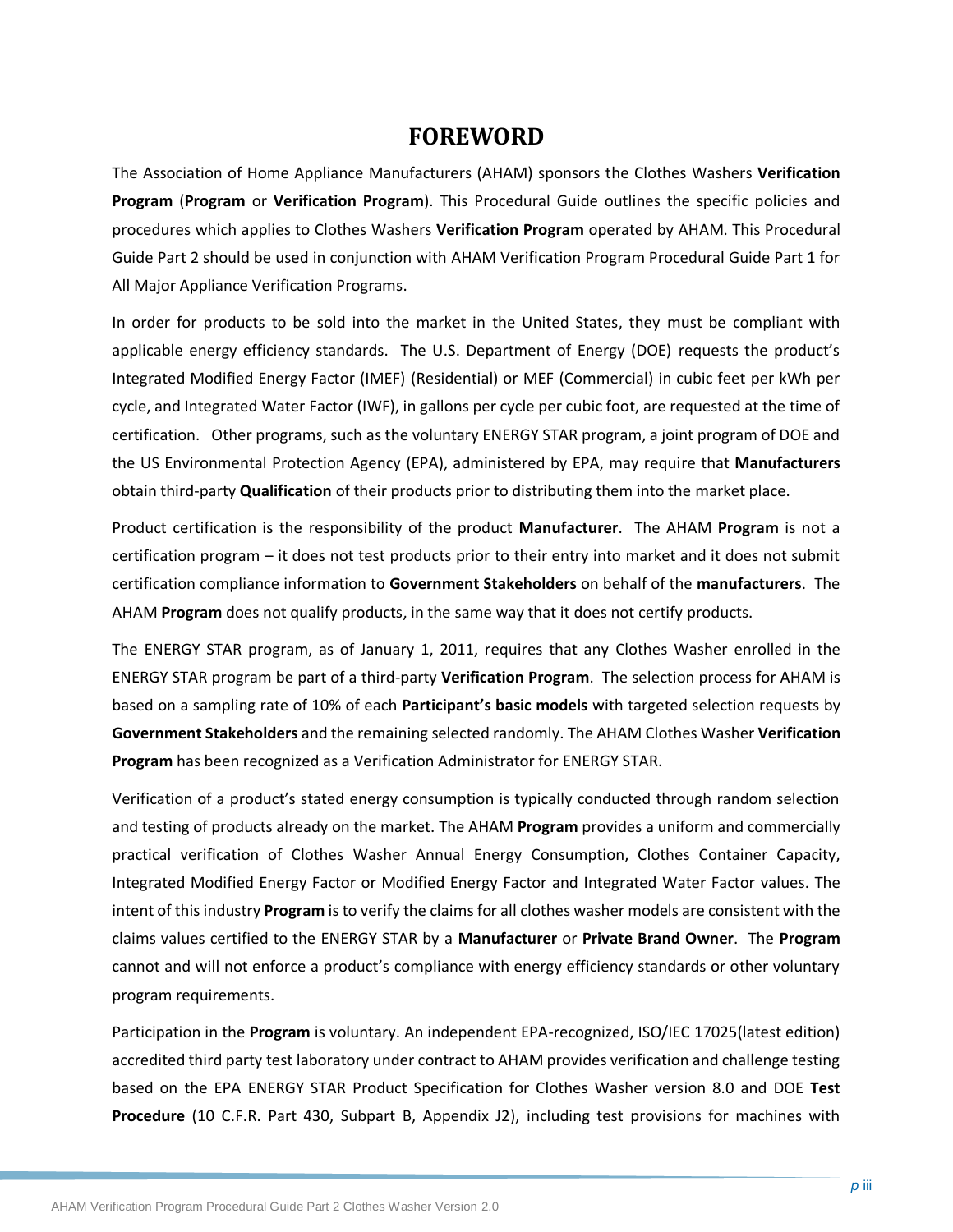Adaptive Water Fill Control Systems (AWFCS), with additional specificity provided by approved interpretations consistent with the DOE **Test Procedure**.

To participate in this **Program**, a **Participant** must list with AHAM all ENERGY STAR qualified models in production consistent with EPA ENERGY STAR **Qualified Product List (QPL)** and meet the requirements of 16 CFR 305.11(a)(1), unless the models are outside the scope of the **Verification Program Test Procedure**.

The AHAM **License Agreement (Agreement)** is a contract between the **Participant** and AHAM and is the governing document for participation in this **Program**. This Procedural Guide is an extension of, and is incorporated into, the Agreement and provides for the administration and uniform execution of the **Program**. General information and procedural details are included in this Procedural Guide. AHAM's **Major Appliance Verification Steering Committee (MAVSC)**, with oversight from the AHAM **Legal Operations Advisory Council (LOAC)** as needed, and at their sole discretion, may revise the Procedural Guide if such revision is deemed necessary, or as requested by DOE and EPA.

#### **For additional information, contact:**

Association of Home Appliance Manufacturers 1111 19th Street, NW Suite 402 Washington, DC 20036 Phone : 202-872-5955 [www.aham.org](http://www.info.org/)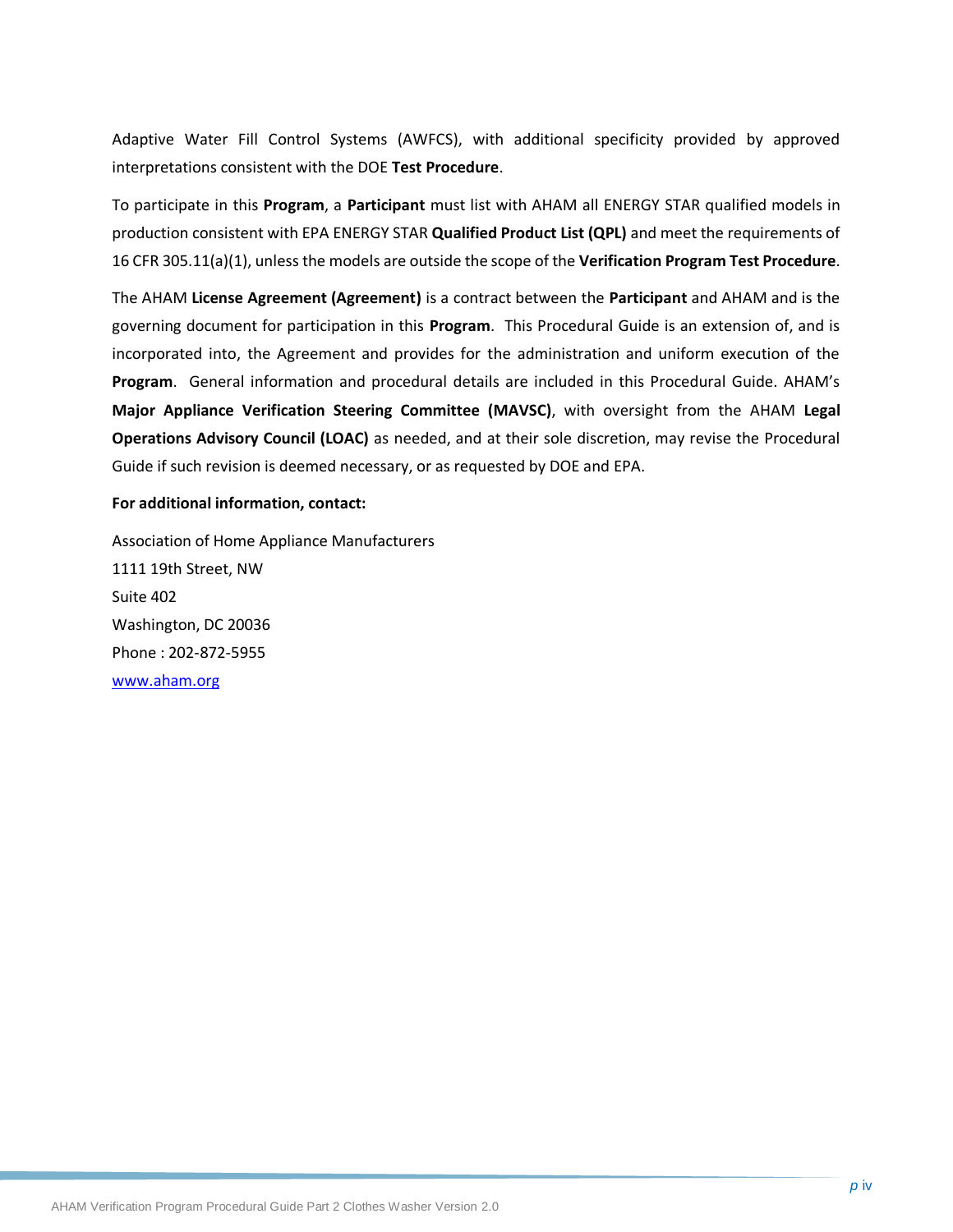# **Table of Contents**

| 1 <sub>1</sub> |      |                                                                                 |
|----------------|------|---------------------------------------------------------------------------------|
|                | 1.19 |                                                                                 |
|                | 1.25 |                                                                                 |
|                | 1.26 |                                                                                 |
|                | 1.33 |                                                                                 |
|                | 1.36 |                                                                                 |
| 2.             |      |                                                                                 |
|                |      |                                                                                 |
|                |      |                                                                                 |
| 3.             |      |                                                                                 |
| $\mathbf{A}$ . |      |                                                                                 |
| 5.             |      |                                                                                 |
|                |      |                                                                                 |
|                |      | 5.7 FINDING OF POTENTIAL NON-COMPLIANCE WITH ENERGY STAR REQUIREMENTS5          |
| 6.             |      |                                                                                 |
| 7 <sub>1</sub> |      |                                                                                 |
|                |      | APPENDIX A: AHAM CLOTHES WASHER VERIFICATION PROGRAM LICENSE AGREEMENT  6       |
|                |      | APPENDIX B: AHAM CLOTHES WASHER VERIFICATION PROGRAM CHALLENGE REQUEST FORM  14 |
|                |      |                                                                                 |
|                |      |                                                                                 |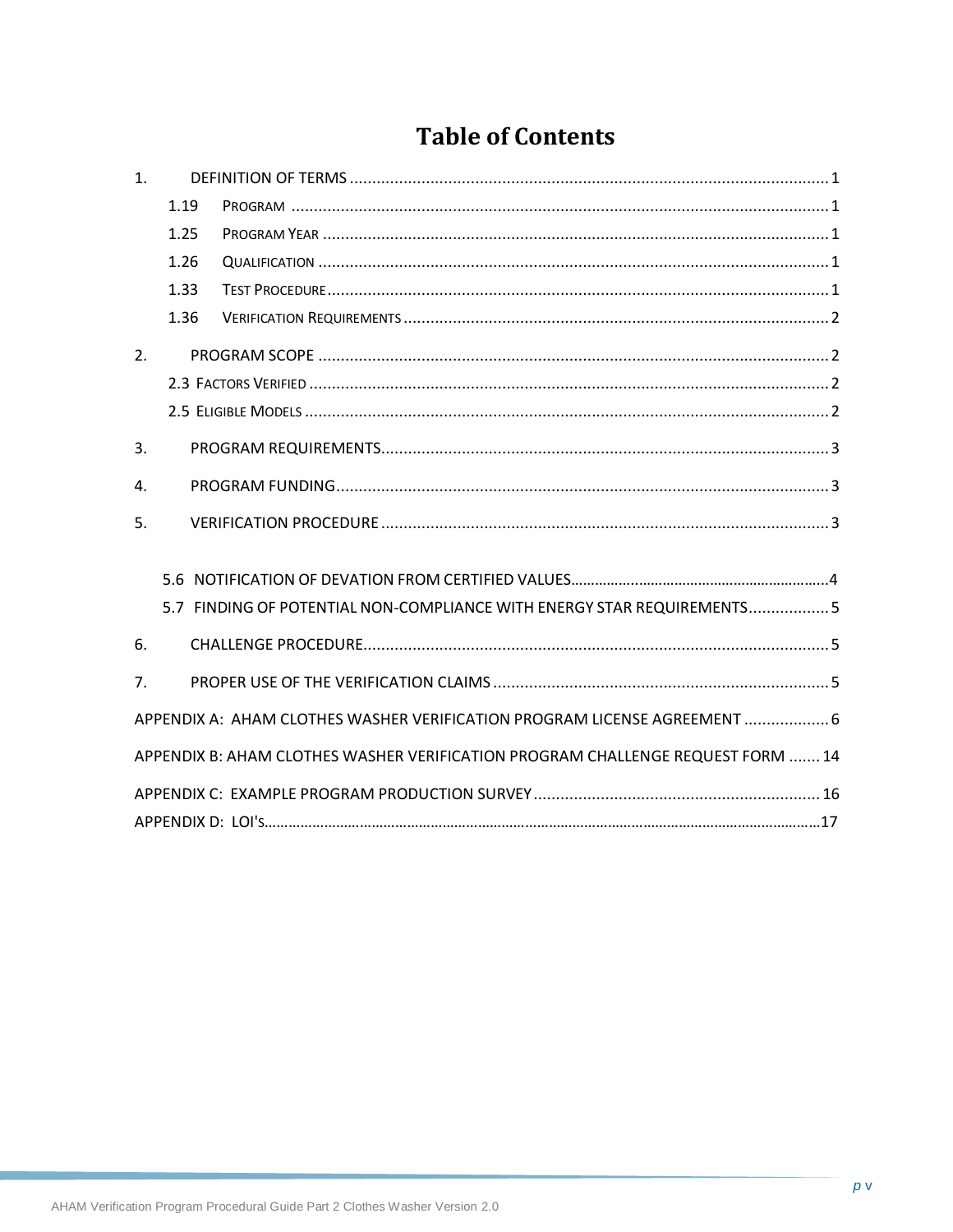*In all Instances the term, Test Procedure references the Procedure found at 10 CFR Part 430 Subpart B, Appendix J2. In addition to the definitions found in AHAM Verification Program Procedural Guide Part 1, the following definitions apply:*

### <span id="page-6-0"></span>**1. Definition of Terms**

The text of the AHAM Verification Program Procedural Guide Part 1 is amended as follows: All references to 10 CFR Part 430, Subpart B are amended to include Appendix J2. This will be noted throughout the Part 2 as the **Test Procedure** Amendment. The texts of definitions from 10 C.F.R. 430.2 and Part 430, Subpart B shall apply.

#### <span id="page-6-1"></span>**1.19 PROGRAM**

The text of the AHAM Verification Program Procedural Guide Part 1 is amended as follows: The term AHAM **Verification Program** is replaced with AHAM Clothes Washer **Verification Program**.

#### <span id="page-6-2"></span>**1.25 PROGRAM YEAR**

The Program year for the AHAM Clothes Washer **Verification Program** is January 1 through December 31.

#### <span id="page-6-3"></span>**1.26 QUALIFICATION**

In addition to the **Test Procedure** Amendment referenced in Item 1, the text of the AHAM Verification Program Procedural Guide Part 1 is amended as follows:

The term claims is replaced with Integrated Modified Energy Factor (Residential) (IMEF) in cubic feet per kWh per cycle, or Modified Energy Factor (Commercial) (MEF) in cubic feet per kWh per cycle, Integrated Water Factor (IWF), in gallons per cycle per cubic foot. For Certified Values Claims (clause 5.6) the term is replaced with, Annual Energy Consumption (AEC), in kWh/year and Clothes Container Capacity (Volume) in cubic feet.

#### <span id="page-6-4"></span>**1.33 TEST PROCEDURE**

The text of the AHAM Verification Program Procedural Guide Part 1 is replaced with the following:

Verification and challenge testing will be based on the EPA ENERGY STAR Product Specification for Clothes Washer version 8.0 and DOE **Test Procedure**, 10 C.F.R. Part 430, Subpart B, Appendix J2, any waivers issued by DOE, Letters of Instruction issued by the AHAM Verification Department, with additional specificity provided by approved interpretations originating with the DOE **Test Procedure**. All **Test Procedure** interpretation questions arising during the course of verification and challenge testing will be referred to DOE for an official response.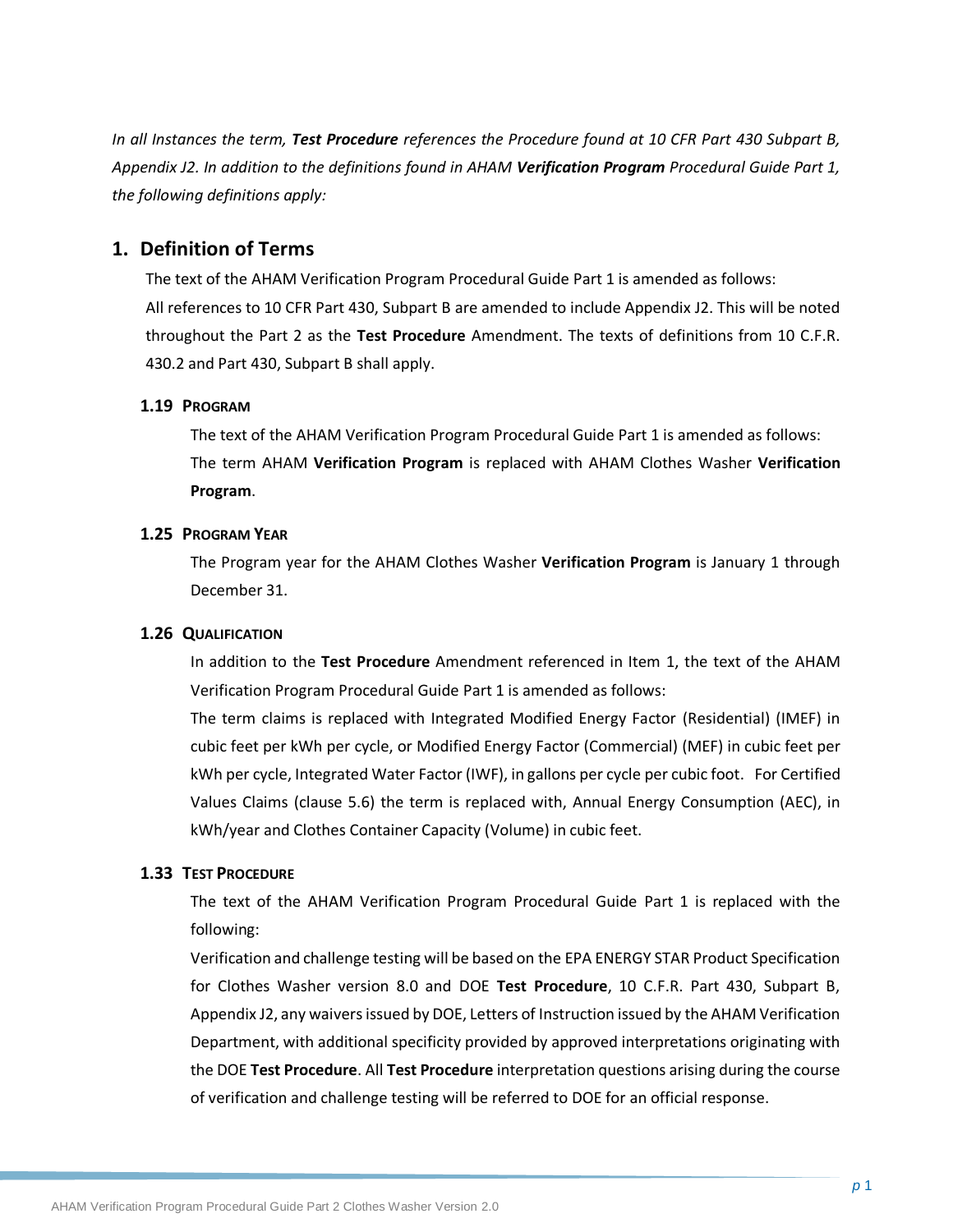#### **1.33.1 Test Method to validate Demand Response**

The Demand Response feature of a **Connected Model** shall be validated according to the applicable ENERGY STAR Test method to Validate Demand Response specified in the EPA ENERGY STAR Product Specification for Clothes Washer version 8.0.

#### **1.33.2 Validation of Connected functionality for Connected Allowance**

For Connected Models, compliance with Connected Functionality shall be validated According to the appropriate section(s) of the EPA ENERGY STAR Product Specification for Clothes Washer version 8.0.

#### <span id="page-7-0"></span>**1.36 VERIFICATION REQUIREMENTS**

Test results shall be evaluated to the requirements of Version 8.0 of the ENERGY STAR Product Specification for Clothes Washers which includes Connected Product Criteria.

## <span id="page-7-1"></span>**2. Program Scope**

The text of the AHAM Verification Program Procedural Guide Part 1 is clarified as follows:

**Verified Values are Integrated Modified Energy Factor (Residential) (IMEF) in cubic feet per kWh per cycle, in kWh/year or Modified Energy Factor (Commercial) (MEF) in cubic feet per kWh per cycle, and Integrated Water Factor (IWF), in gallons per cycle per cubic foot. Additionally, Values for the AHAM program will be the Annual Energy Consumption (AEC) and Clothes Container Capacity (Volume) in Cubic Feet.**

### <span id="page-7-2"></span>**2.3 FACTORS VERIFIED.**

The text of the AHAM Verification Program Procedural Guide Part 1 is clarified as follows: The factors verified are Clothes Container Capacity (Capacity) to determine Product Class, Integrated Modified Energy Factor (IMEF) in cubic feet per kWh per cycle, in kWh/year (Residential) or Modified Energy Factor (MEF) in cubic feet per kWh per cycle, in kWh/year (Commercial), and Integrated Water Factor (IWF), in gallons per cycle per cubic foot.

### <span id="page-7-3"></span>**2.5 ELIGIBLE MODELS**

The text of the AHAM Verification Program Procedural Guide Part 1 is amended to include the following:

The term claims are replaced with Integrated Modified Energy Factor (Residential) (IMEF) in cubic feet per kWh per cycle, or Modified Energy Factor (Commercial) (MEF) in cubic feet per kWh per cycle, and Integrated Water Factor (IWF), in gallons per cycle per cubic foot. The AHAM Program claims are Annual Energy Consumption (AEC) in kWh/year and Clothes Container Capacity (Volume) in Cubic Ft.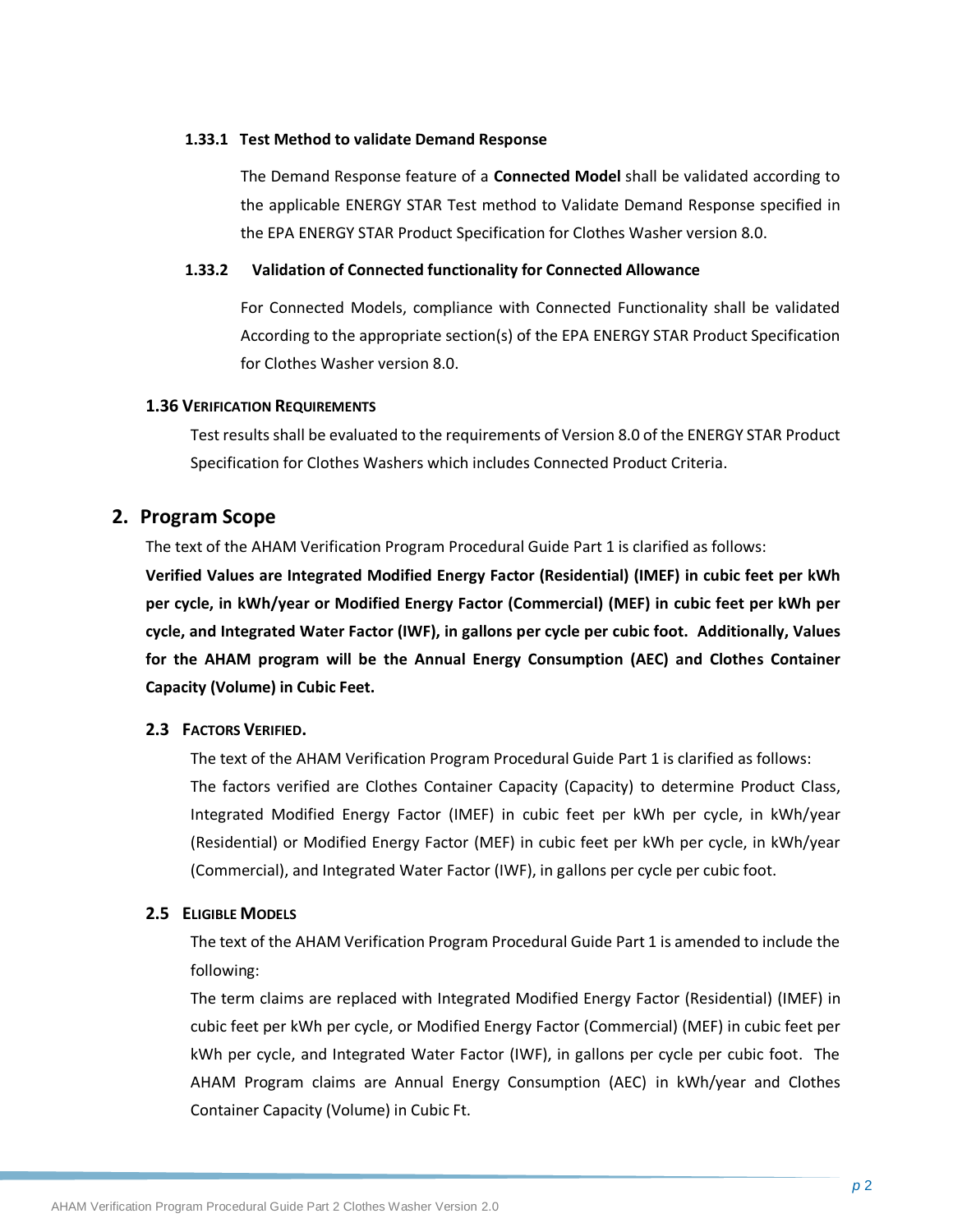## <span id="page-8-0"></span>**3. Program Requirements**

The text of the AHAM Verification Program Procedural Guide Part 1 applies.

## <span id="page-8-1"></span>**4. Program Funding**

The text of the AHAM Verification Program Procedural Guide Part 1 applies.

## <span id="page-8-2"></span>**5. Verification Procedure**

The text of the AHAM Verification Program Procedural Guide Part 1 is amended as follows:

#### **5.4 VERIFICATION AND EVALUATION METHOD**

Per 1.36, the Version 8.0 ENERGY STAR Clothes Washer and Commercial Clothes Washers Specification – Feb. 5, 2018 are the methods that will be verified.

MEF J2 shall be greater than or equal to the Minimum MEF J2 (MEF J2MIN), as calculated per Equation 1 in the specification. Alternatively, IMEF shall be greater than or equal to the Minimum IMEF (IMEFMIN), as calculated per equation 2 in the specification

#### **5.5 FINDING OF COMPLIANCE WITH ENERGY STAR REQUIREMENTS**

When verification test results indicate that the verified rating (rounded per below) is less than or greater than 5 % of the ENERGY STAR requirement for 1 unit or pass the statistical methods as outlined in EPA Directive 2011-04 (see Part 1 – Appendix A), verification is automatically established for the model tested and models within the same **Basic Model**.

These **Tolerances** are to allow for variations in testing that inevitably occur in any given laboratory facility, variations between laboratories, and variations in components. They are not to be used to rate a given model at values better than the expected average value of all **Units** from the assembly line.

### **5.5.1 Integrated Water Factor**

The Integrated Water Factor measured for any spot check production **Unit** shall not be greater than 105 % of the value **r**equired by the ENERGY STAR Product class (rounded to one decimal)

|                  | <b>ENERGY STAR Requirement</b> |
|------------------|--------------------------------|
| 95%              | 105%                           |
| Acceptable value |                                |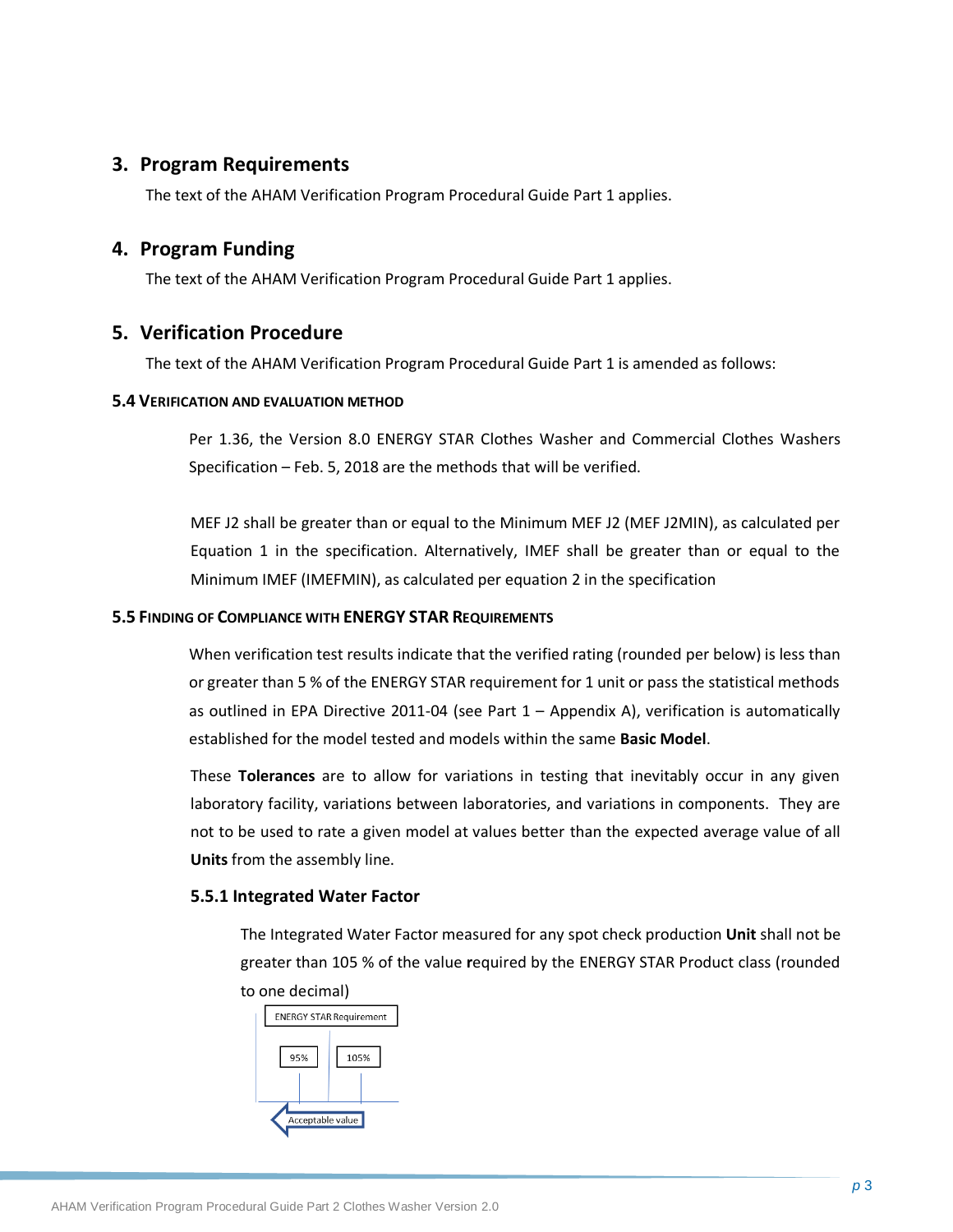*Informative Note: Based on 10 CFR 430.23 (j)(ii)(4)(i), the integrated water factor must be determined according to section 4.2.13 of appendix J2, with the result rounded to the nearest 0.1 gallons per cycle per cubic foot.*

#### **5.5.2 Integrated Modified Energy Factor (Residential)**

The Integrated Modified Energy Factor measured for any spot check production **Unit** shall not be less than 95 % of the value **r**equired by the ENERGY STAR Product class (rounded to two decimals).



*Informative Note Based on 10 CFR 430.23 (j)(ii)(ii), the integrated modified energy factor for automatic and semi-automatic clothes washers is determined according to section 4.6 of appendix J2 (when using appendix J2). The result shall be rounded off to the nearest 0.01 cubic foot per kilowatt-hour per cycle.*

#### **5.5.3 Modified Energy Factor (Commercial)**

The Modified Energy Factor measured for any spot check production **Unit** shall not be less than 95 % of the value **r**equired by the ENERGY STAR Product class (rounded to 2 decimals).

|     | <b>ENERGY STAR Requirement</b> |
|-----|--------------------------------|
| 95% | 105%                           |
|     | Acceptable value               |

*Informative Note: Based on 10 CFR 430.23 (j)(ii)(2)(i), the modified energy factor for automatic and semi-automatic clothes washers is determined according to section 4.5 of appendix J2 (when using appendix J2). The result shall be rounded off to the nearest 0.01 cubic foot per kilowatt-hour per cycle*.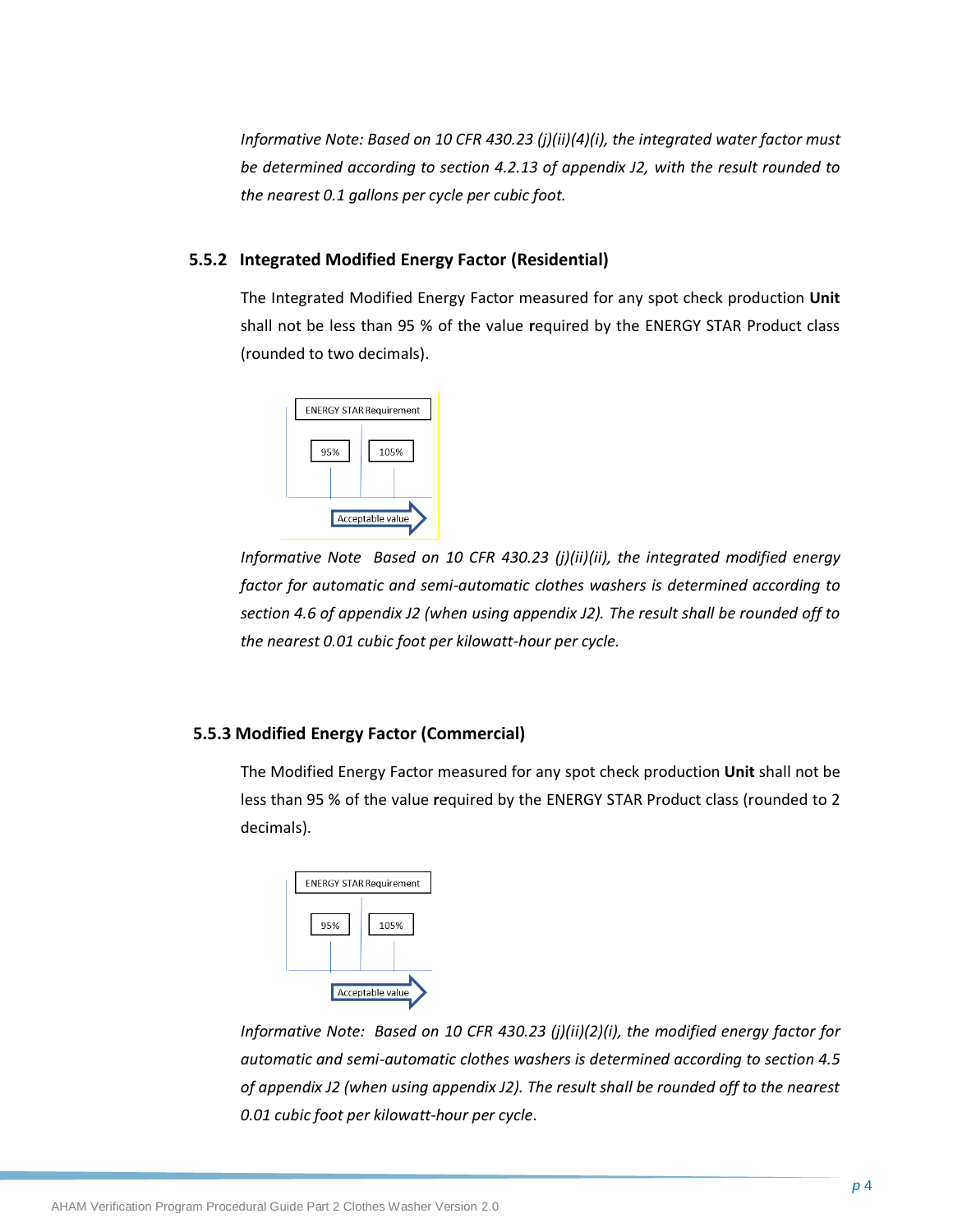#### **5.6 NOTIFICATION OF VARIATION FROM CERTIFIED VALUES**

The intent of the industry is to assure that the average Integrated Water Factor (IWF), Integrated Modified Energy Factor (IMEF) or Modified Energy Factor (MEF), Annual Energy Consumption (AEC) and Clothes Container Capacity (Volume) **in Cubic Ft** for Units produced by each Participant is 100% of the certified rating.

#### **5.6.1 Integrated Water Factor**

The Integrated Water Factor measured for any production **Unit** is compared to the value listed on ENERGY STAR **QPL**.

#### **5.6.2 Integrated Modified Energy Factor (Residential)**

The Integrated Modified Energy Factor measured for any production **Unit** is compared to the value listed on ENERGY STAR **QPL**.

#### **5.6.3 Modified Energy Factor (Commercial)**

The Modified Energy Factor measured for any production **Unit** is compared to the e value listed on ENERGY STAR **QPL.**

#### **5.6.4 Clothes Container Capacity**

The Container Capacity (Volume) measured for any production **Unit** is compared to the value listed on ENERGY STAR **QPL.**

#### **5.6.5. Annual Energy Consumption**

The Annual Energy Consumption calculated for any production **Unit** is compared to the value listed on ENERGY STAR QPL.

Note: The Program Laboratory will conduct tests and evaluate test data within the framework of the Standard, License Agreement, and this Procedural Guide. It is the responsibility of each Participant to rate Units in accordance with these documents and applicable government regulations

The noted deviation from the certified ratings for Integrated Modified Energy Factor (IMEF) in cubic feet per kWh per cycle or Modified Energy Factor (MEF) in cubic feet per kWh per cycle, Annual Energy Consumption (AEC), in kWh/year Integrated Water Factor (IWF), in gallons per cycle per cubic, or Clothes Container Capacity in Cubic Ft are included on the test report and a copy of the test report is forwarded to the Participant and AHAM.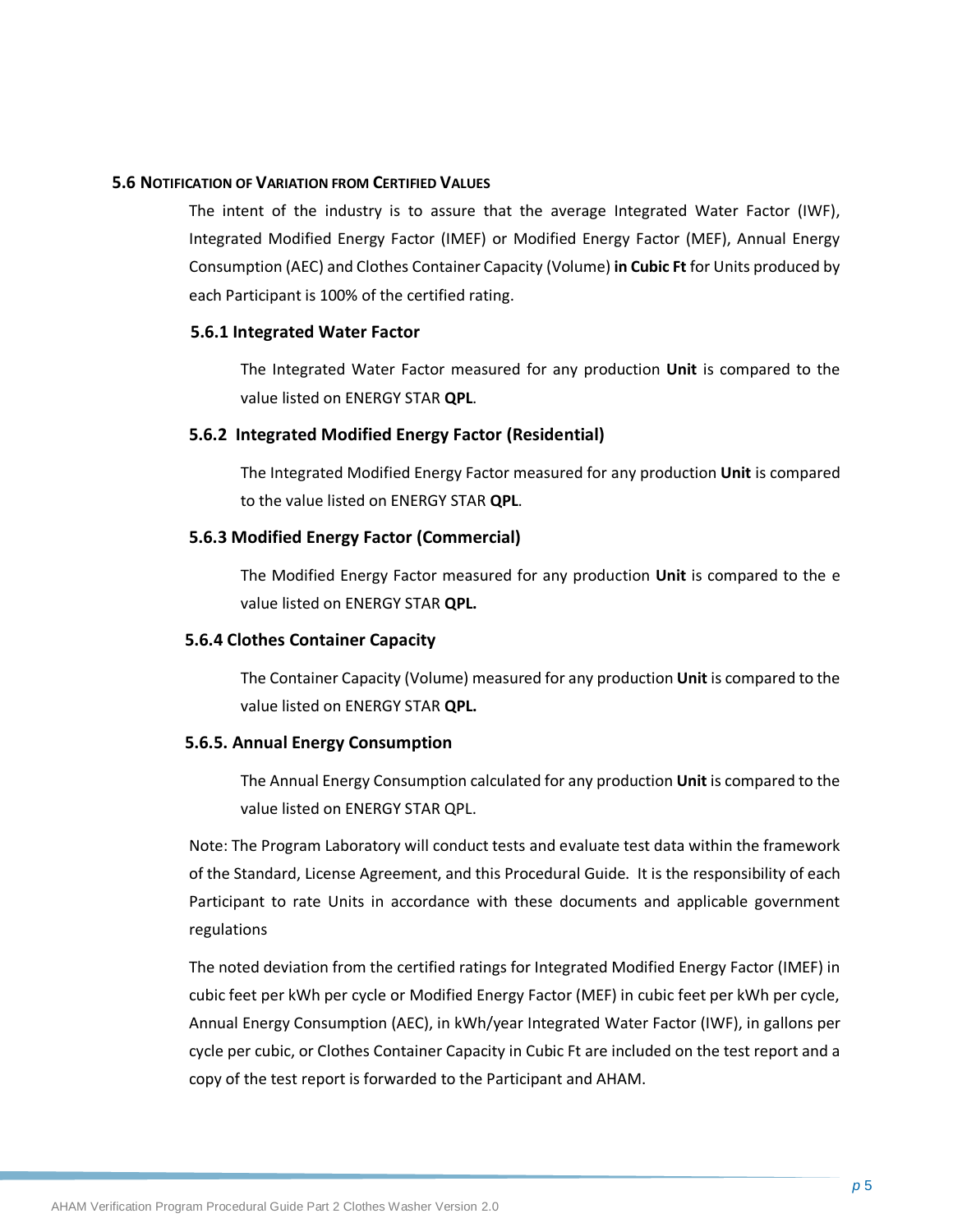#### **5.7 FINDING OF NON- COMPLIANCE WITH ENERGY STAR**

Note that if the spot check unit fails to meet the criterial in section 5.5 above, three additional samples shall be tested and the analysis per the Verification Testing Directive (EPA Directive No. 2011-04 most recent date) will be followed to determine a potential non-compliance. For a potential non-compliance, see clause 5.7 of AHAM Verification Program Procedural Guide Part 1.

### <span id="page-11-0"></span>**6. Challenge Procedure**

The text of the AHAM Verification Program Procedural Guide Part 1 applies, with the clarification that the claims are Integrated Modified Energy Factor (IMEF) in cubic feet per kWh per cycle, Annual Energy Consumption (AEC), in kWh/year, and Integrated Water Factor (IWF), in gallons per cycle per cubic foot, Clothes Container Capacity (Volume) in cubic feet as appropriate to the challenge.

## <span id="page-11-1"></span>**7. Proper Use of the Verification Claims**

<span id="page-11-2"></span>The Text of the AHAM Verification Program Procedural Guide Part 1 is applicable.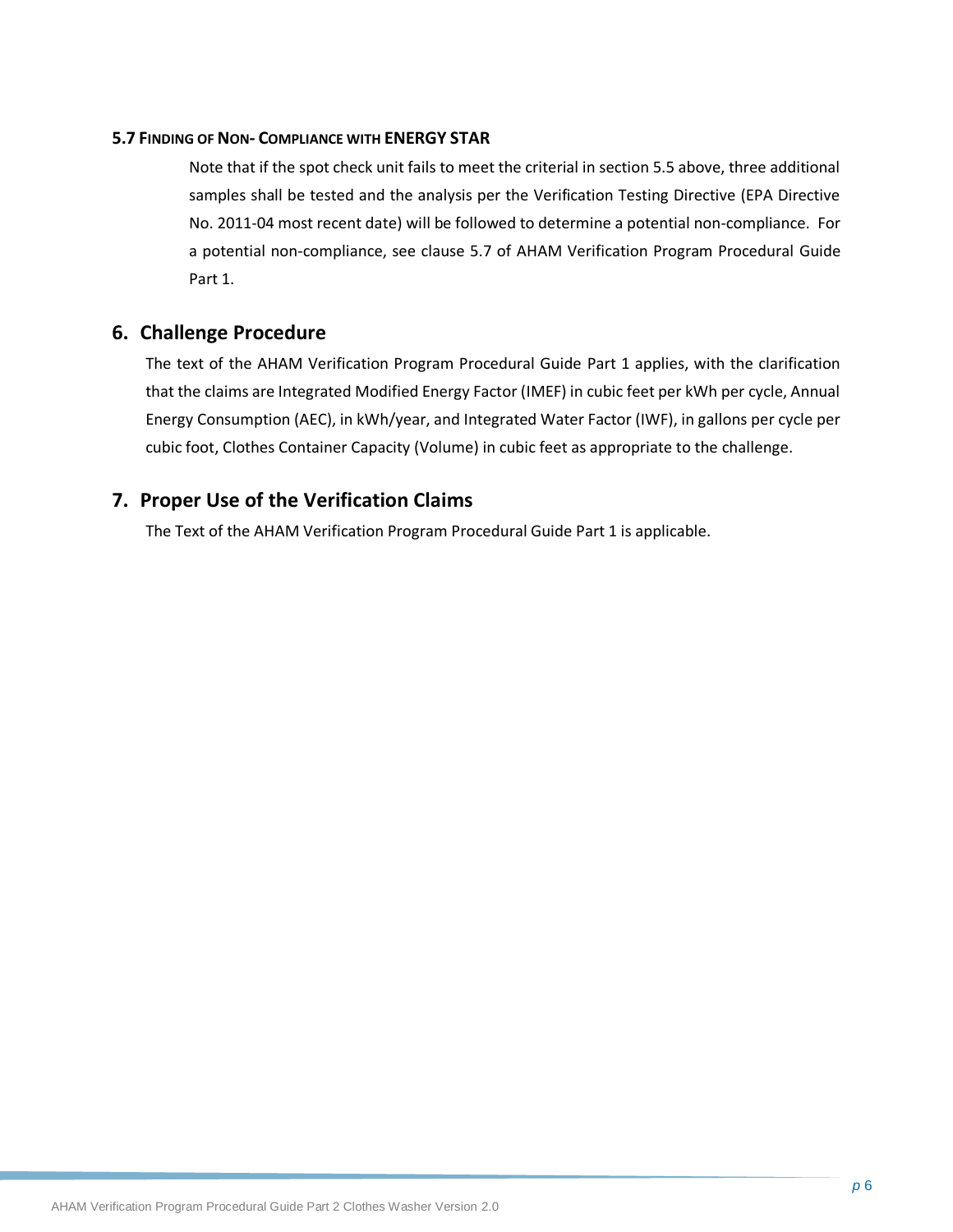## **APPENDIX A: AHAM CLOTHES WASHER VERIFICATION PROGRAM LICENSE AGREEMENT**

This Agreement, made this this day of this allows the set of the set of the set of the set of the set of the s ASSOCIATION OF HOME APPLIANCE MANUFACTURERS (AHAM), a not-for-profit business association incorporated in the State of Illinois, having its principal office at 1111 19th Street, N.W., Suite 402, Washington, DC 20036, hereinafter called Licensor, and \_\_\_\_\_\_\_\_\_\_\_\_\_\_\_\_\_\_\_\_\_\_\_\_\_\_\_\_\_\_\_\_\_\_\_\_\_\_\_\_\_\_\_\_\_\_\_\_\_\_ having its principal offices at the following location (full address)\_\_\_\_\_\_\_\_\_\_\_\_\_\_\_\_\_\_\_\_\_\_\_\_\_\_\_\_\_\_\_\_\_\_\_\_\_\_\_\_\_\_\_\_\_\_\_\_\_\_\_

\_\_\_\_\_\_\_\_\_\_\_\_\_\_\_\_\_\_\_\_\_\_\_\_\_\_\_\_\_\_\_\_\_\_\_\_\_\_\_\_\_\_\_\_\_\_\_\_ , hereinafter called Licensee.

#### **WITNESSETH:**

WHEREAS, The U.S. Department of Energy (DOE) has promulgated a Test Procedure for determining certain performance characteristics for Clothes Washer in the USA;

WHEREAS, Licensor is the sponsor of a Verification Program in the USA (Verification Program or Program) in support of the acceptance and use of that standard and the procedures set forth in the Procedural Guide (s), all in the public interest, to the end that public confidence in said performance characteristics may be effectively promoted;

WHEREAS, Licensee wishes to participate in said Verification Program;

NOW, THEREFORE, it is agreed by and between the parties hereto as follows:

#### **LICENSEE:**

A.1. Shall, upon the signing of this Agreement, have (1) the same person signing this Agreement on its behalf and (2) the engineer designated by such person sign and submit to Licensor the Certification Affidavit attached hereto as Exhibit A.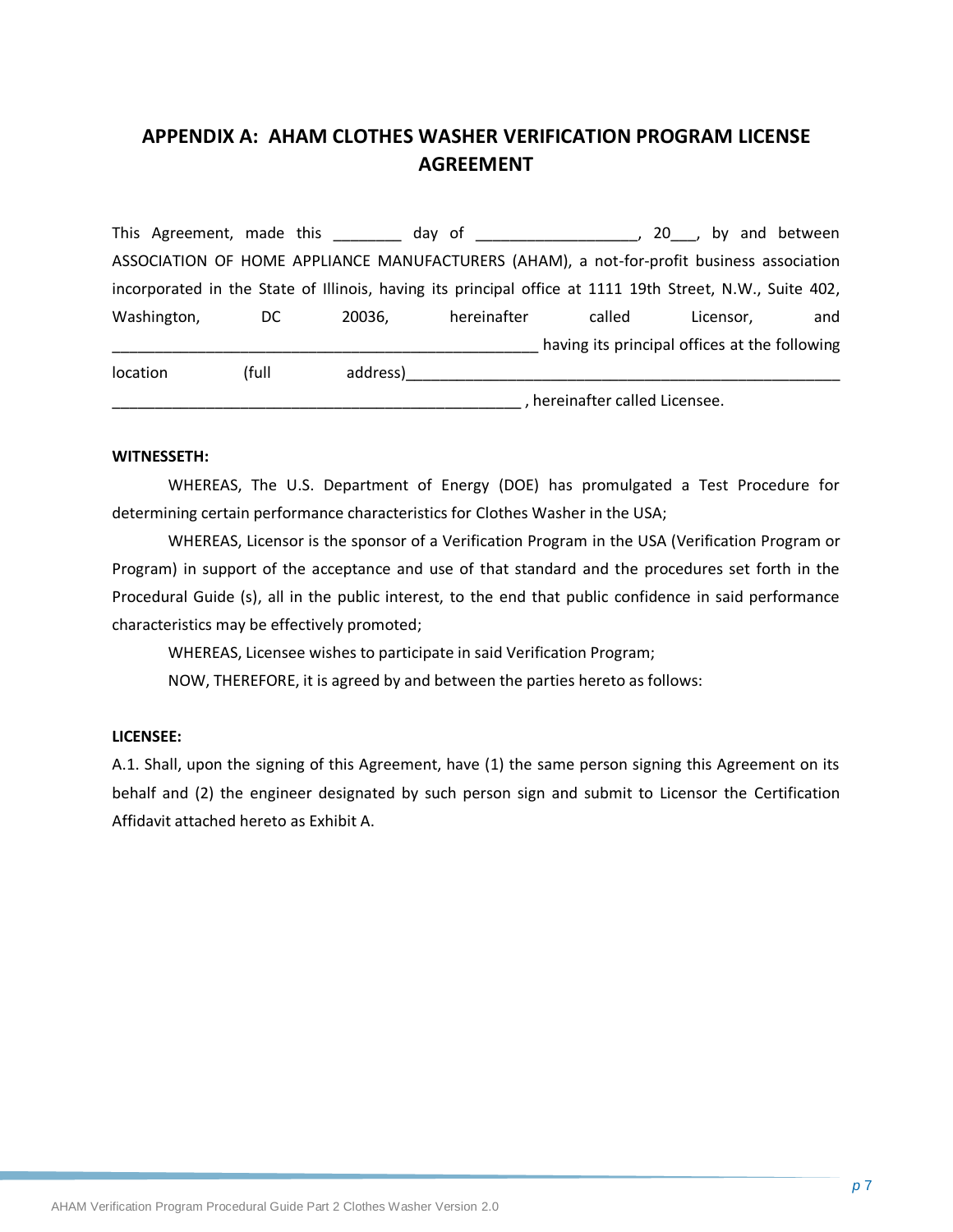A.2. Shall abide by and comply with all provisions of the Procedural Guide (s) developed by AHAM for the implementation of the Verification Program.

A.3. Shall abide by, comply with and have the right to be apprised of all decisions made by the governing AHAM product council or committee which affect this Verification Program. This product council/committee shall meet periodically with AHAM staff for communication, advice and counsel on the operation of the Verification Program, and shall determine all policy for the Verification Program.

A.4. Shall abide by the following Verification Program Payment Policy: For verification program participants, if invoices are not paid within 90 days after the invoice date, the participant will be given written notice that they have an additional 45 days to become current, or it will result in termination from the program. If a terminated company wishes to rejoin the program, it will be required to pay all outstanding invoices, and a full year program fees in advance.

#### **LICENSOR AND LICENSEE:**

B.1. Agree that the Procedural Guide (s) is an extension of this License Agreement, provides all necessary details for participation in the Verification Program and is incorporated by reference into this Agreement. Agree that Licensor has the right in its sole discretion to make changes to any aspect of the Procedural Guide (s) and Licensee will be bound by those changes. Revisions to procedures which become effective before the Procedural Guide (s) is reprinted will be outlined in Letters of Instruction from Licensor to Licensees; such letters will automatically amend the Procedural Guide (s) upon issuance.

B.2. Agree that this Agreement shall extend for an initial period of one (1) year and shall be automatically renewable for successive additional periods of one (1) year each unless either party, at least thirty (30) days prior to the date of expiration, gives notice in writing that it does not wish the Agreement to be renewed; provided, however, that either Licensor or Licensee may terminate this License Agreement upon sixty (60) days' written notice to the other party.

B.3. Agree that in the event that Licensee defaults under this Agreement, Licensor may immediately exclude Licensee from the Program by written notice sent by certified mail to Licensee. Under such circumstances, this Agreement will be considered void upon the date of Licensee's receipt of said written notice, and the remaining provisions concerning exclusion of a Licensee outlined in the Procedural Guide (s) shall be followed.

B.4. Agree that the initial data on Licensee's certified rating(s) for models subject to the Program as submitted to the independent testing laboratory under contract to Licensor on forms provided by that laboratory (see the Procedural Guide (s) shall not be treated as confidential by either the laboratory or Licensor.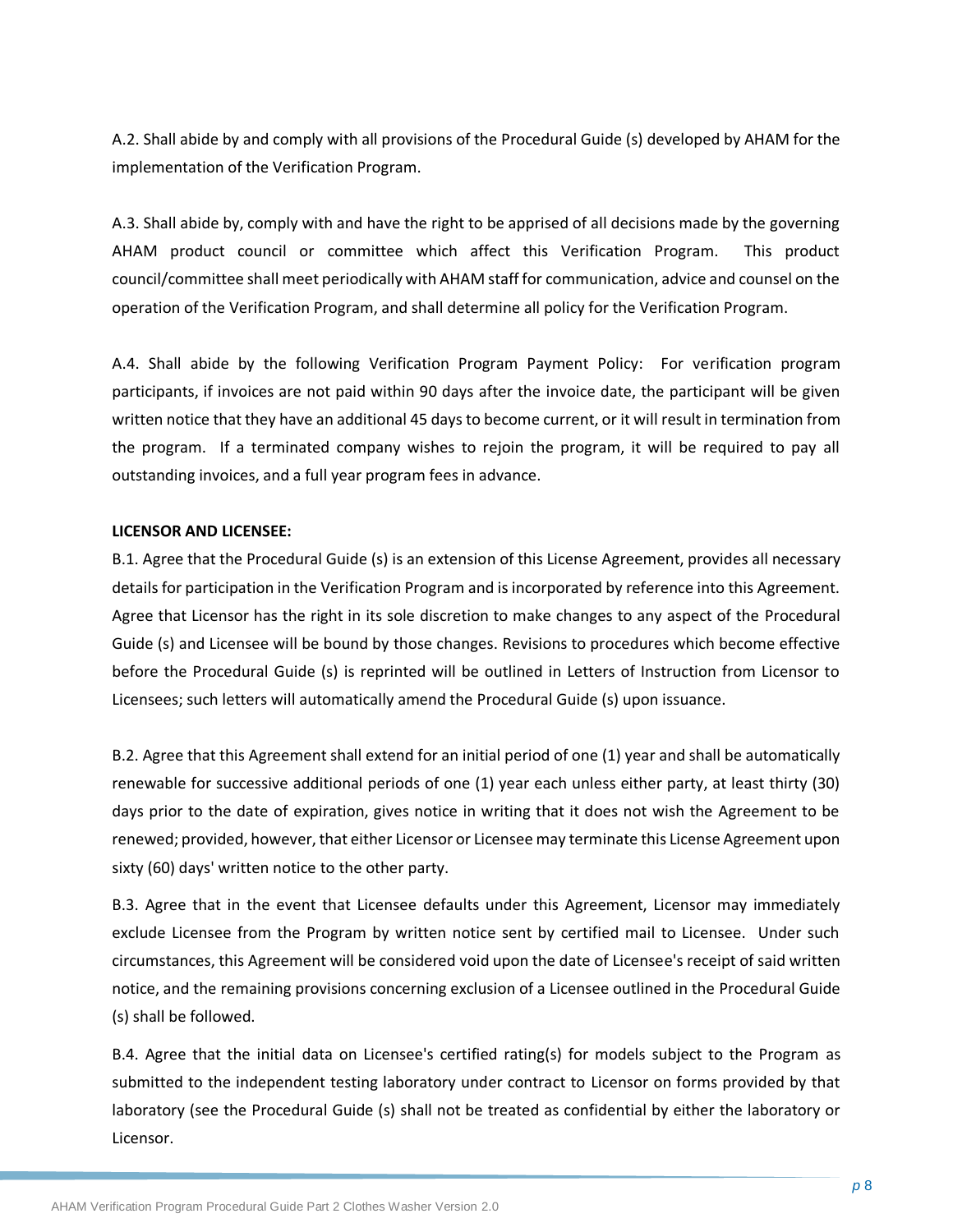B.6 Except as provided in this paragraph, Licensee agrees to indemnify and hold harmless AHAM, its board of directors, officers and employees, their successors and assigns, for and from any and all claims, demands, lawsuits, judgments, contracts, debts, and expenses (including reasonable attorney's fees), of any kind or nature, whether at law or in equity, arising out of or in connection with the Licensee's participation in the AHAM Clothes Washer Verification Program (including, but not limited to, a Licensee's conduct constituting a breach of this agreement and license), and/or the manufacture, design, information for use, warranties and representations, and use of Licensee's Clothes Washers. No claim for indemnity under this paragraph shall be effective until Licensee has received from AHAM written notice of the claim for which AHAM believes it is entitled to indemnification hereunder. Licensee shall promptly reimburse AHAM for all costs and expenses incurred in defending AHAM against any such claims, demands, causes of action, or liability, including, but not limited to, attorney's fees. This indemnification shall survive termination of this agreement and license.

AHAM affirmatively disclaims any obligation to indemnify or hold harmless the Licensee from any and all claims, demands, lawsuits, judgments, contracts, debts, and expenses (including attorney's fees), of any kind or nature, whether at law or in equity, arising out of or in connection with any claims asserting infringement of a third party's trademark. In the event a third party files a claim against the Licensee asserting infringement of a third party's trademark, Licensee is required to provide AHAM with written notice of the claim within 14 days. AHAM will consider, in good faith but without obligation and in its sole discretion, whether it is appropriate to assist, intervene, indemnify or take any action with respect to the reported claim.

B.7. Licensee acknowledges that it is responsible for compliance with laws or other requirements relating to the products and ratings under this program and shall indemnify and hold harmless Licensor for any violations of such laws or requirements

B.8. The interpretation of this Agreement and the parties' performance there under shall be governed by the laws of the District of Columbia.

B.9. In the event that any part or parts of this Agreement and/or the Procedural Guide (s) are found to be void, the remaining provisions shall nevertheless be binding, to the extent practicable, with the same effect as though the void parts were deleted.

B.10. This Agreement, being the final and complete understanding between the above parties, supersedes and nullifies all prior agreements.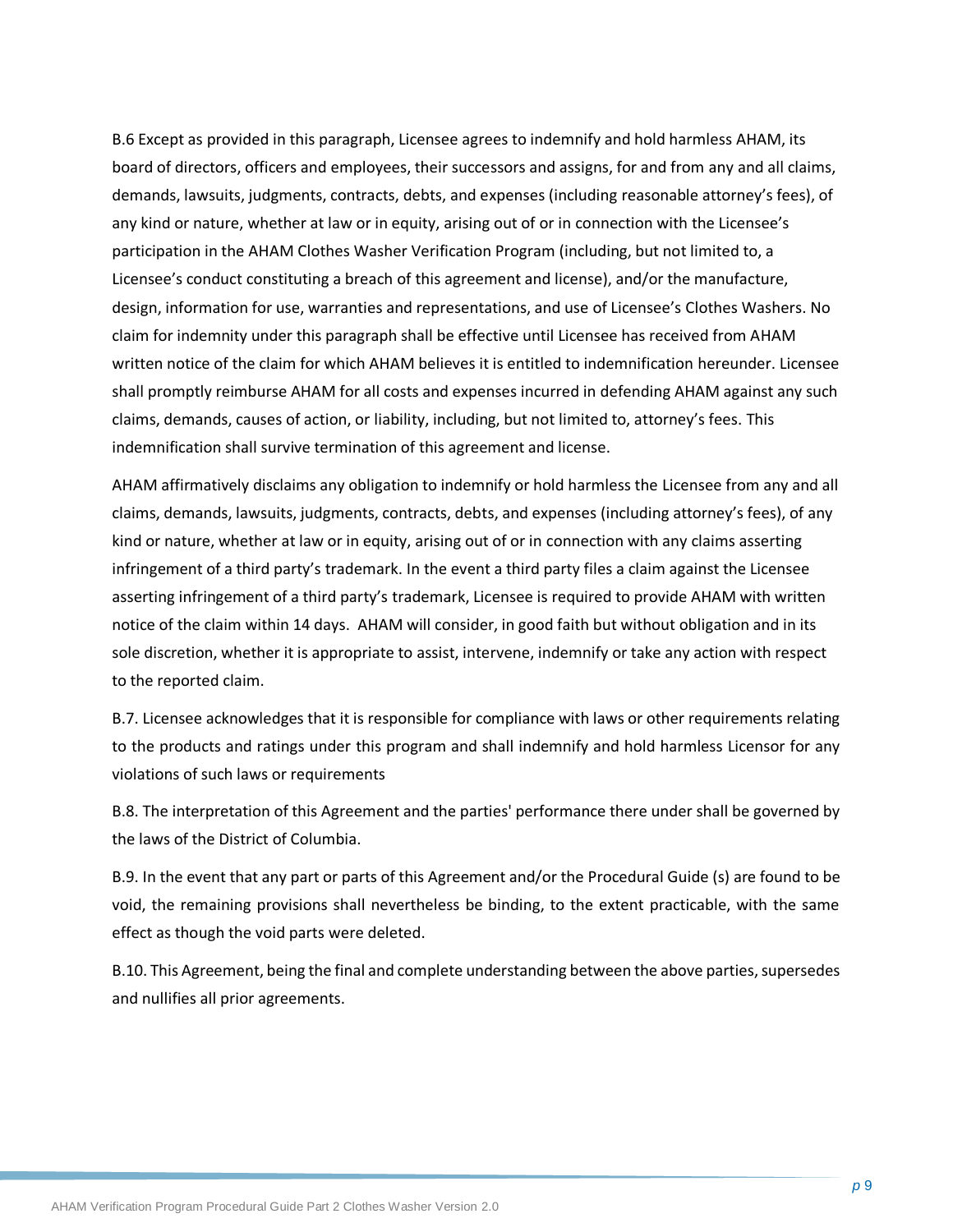## **Clothes Washer Verification Program LICENSE AGREEMENT**

To be signed by AHAM President:

| Signed by:                   |                                         |            |
|------------------------------|-----------------------------------------|------------|
|                              | Joseph M. McGuire, AHAM President & CEO |            |
| Date:                        |                                         |            |
| To be completed by Licensee: |                                         |            |
| <b>Company Name</b>          |                                         | (Licensee) |
| <b>Print Name:</b>           |                                         |            |
| Title:                       |                                         |            |
| Date:                        |                                         |            |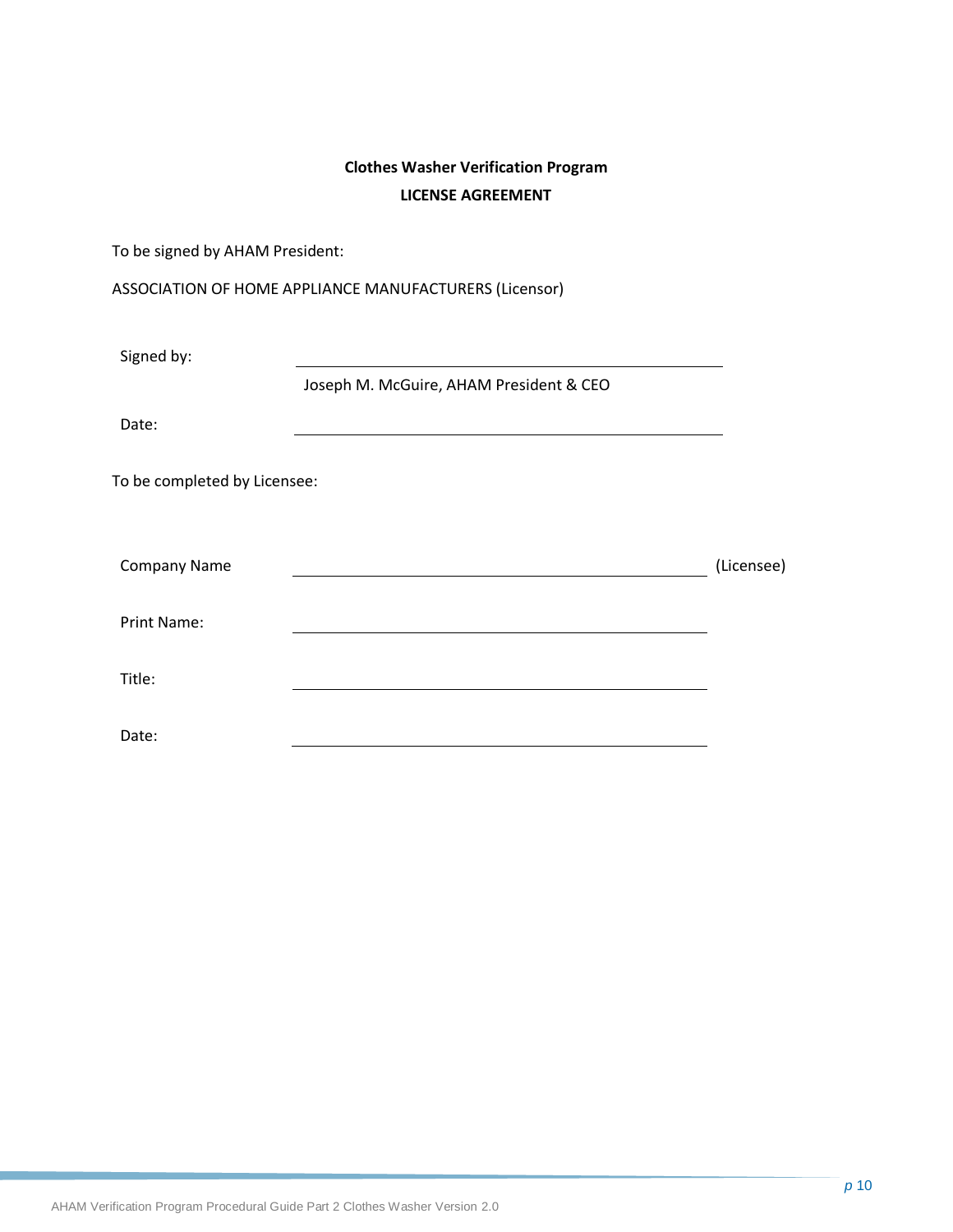## **Exhibit A CERTIFICATION AFFIDAVIT (To be completed by Licensee)**

The undersigned hereby certify and state, on behalf of

\_\_\_\_\_\_\_\_\_\_\_\_\_\_\_\_\_\_\_\_ (Licensee) that the ratings of Integrated Modified Energy Factor (IMEF) in cubic feet per kWh per cycle, , and Integrated Water Factor (IWF), in gallons per cycle per cubic foot, for Clothes Washer models submitted for Verification under the foregoing program by said Licensee are accurately determined and stated in accordance with the DOE Test Procedure (10 CFR Part 430, Subpart B, Appendix J2), with additional specificity provided by approved interpretations consistent with the DOE Test Procedure.

To be completed by Engineer [Reference Section A.1 (2)]:

| Signed by:         |  |
|--------------------|--|
| <b>Print Name:</b> |  |
| Title:             |  |
| Date:              |  |

To be completed by same individual that signed the License Agreement on page 3 [Reference Section A.1  $(1)$ :

| Signed by:         |  |
|--------------------|--|
| <b>Print Name:</b> |  |
| Title:             |  |
| Date:              |  |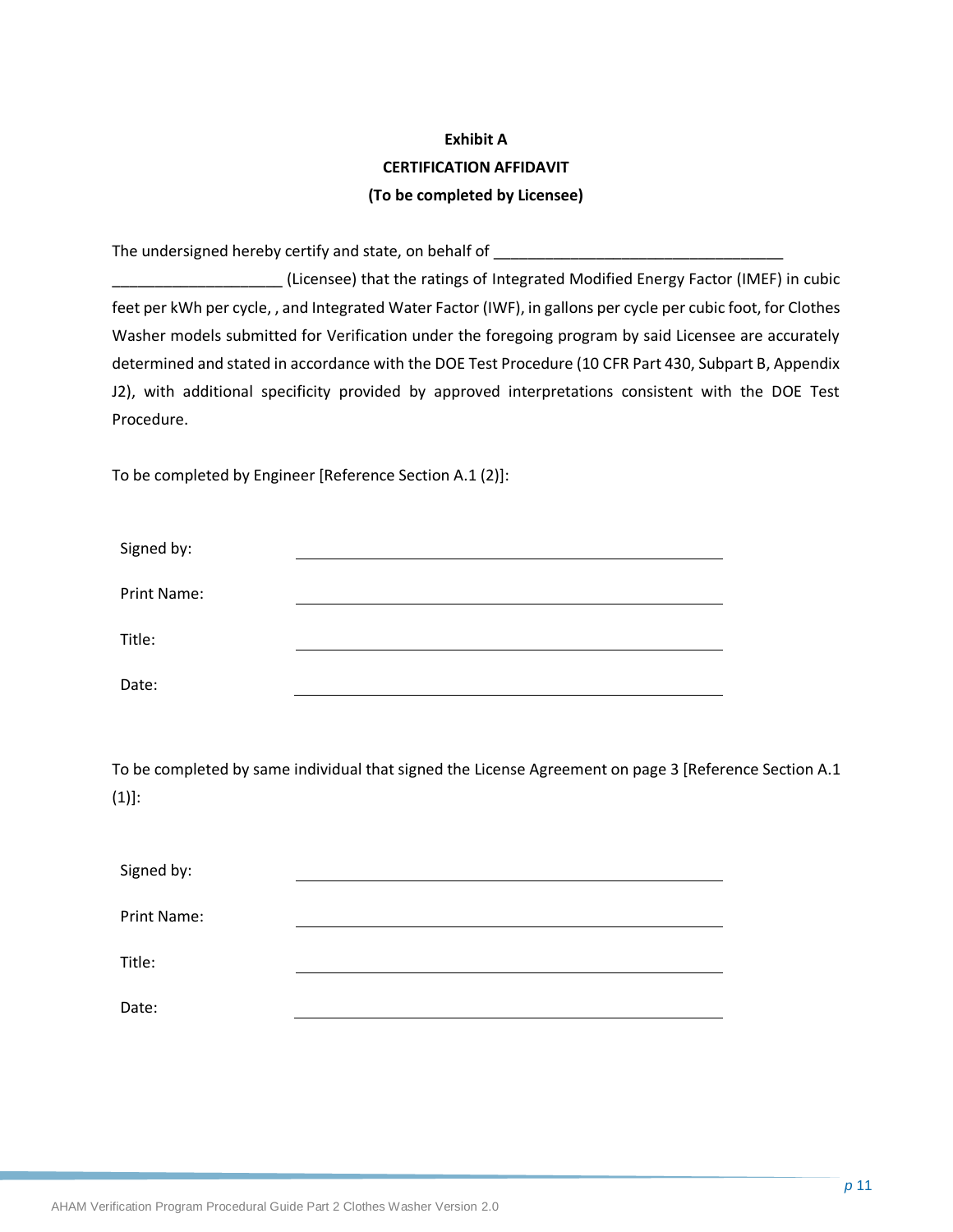#### **Exhibit B**

#### **PRIMARY CONTACT FOR TECHNICAL ISSUES**

(Note: All verbal and written communications will be in English)

| <b>COMPANY:</b>         |  |
|-------------------------|--|
| NAME:                   |  |
| TITLE:                  |  |
| E-MAIL:                 |  |
| <b>PHONE NUMBER:</b>    |  |
| <b>FAX NUMBER:</b>      |  |
| <b>MAILING ADDRESS:</b> |  |
| <b>COUNTRY:</b>         |  |

#### **PRIMARY CONTACT FOR INVOICING/BILLING/PAYMENT**

(Note: All verbal and written communications will be in English)

| <b>COMPANY:</b>         |  |
|-------------------------|--|
| NAME:                   |  |
| TITLE:                  |  |
| E-MAIL:                 |  |
| <b>PHONE NUMBER:</b>    |  |
| <b>FAX NUMBER:</b>      |  |
| <b>MAILING ADDRESS:</b> |  |
| <b>COUNTRY:</b>         |  |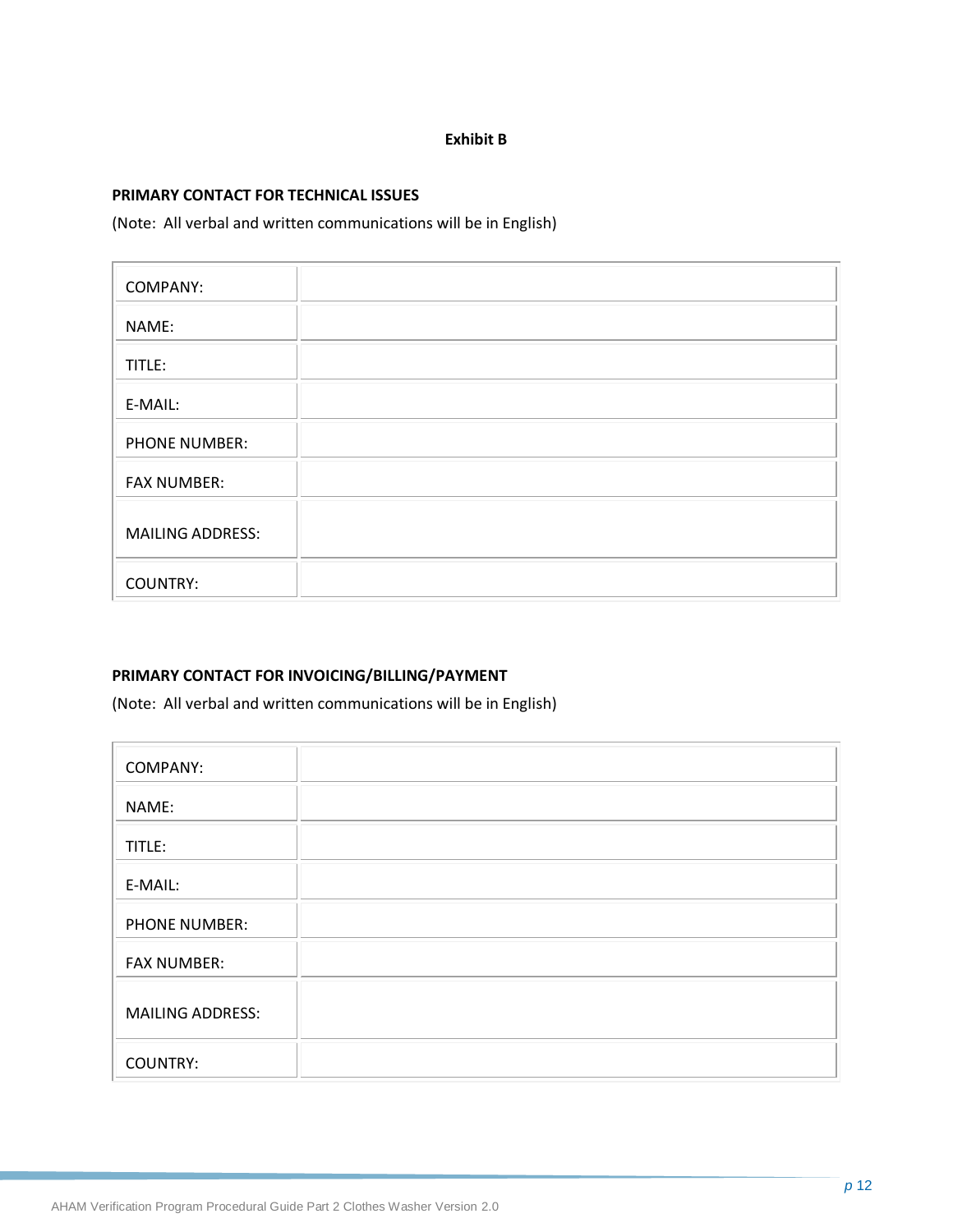### **SECONDARY CONTACT FOR ADMINISTRATIVE ISSUES**

(Note: All verbal and written communications will be in English)

| <b>COMPANY:</b>         |  |
|-------------------------|--|
| NAME:                   |  |
| TITLE:                  |  |
| E-MAIL:                 |  |
| <b>PHONE NUMBER:</b>    |  |
| <b>FAX NUMBER:</b>      |  |
| <b>MAILING ADDRESS:</b> |  |
| <b>COUNTRY:</b>         |  |

#### **SECONDARY CONTACT FOR INVOICING/BILLING/PAYMENT**

(Note: All verbal and written communications will be in English)

| <b>COMPANY:</b>         |  |
|-------------------------|--|
| NAME:                   |  |
| TITLE:                  |  |
| E-MAIL:                 |  |
| <b>PHONE NUMBER:</b>    |  |
| <b>FAX NUMBER:</b>      |  |
| <b>MAILING ADDRESS:</b> |  |
| <b>COUNTRY:</b>         |  |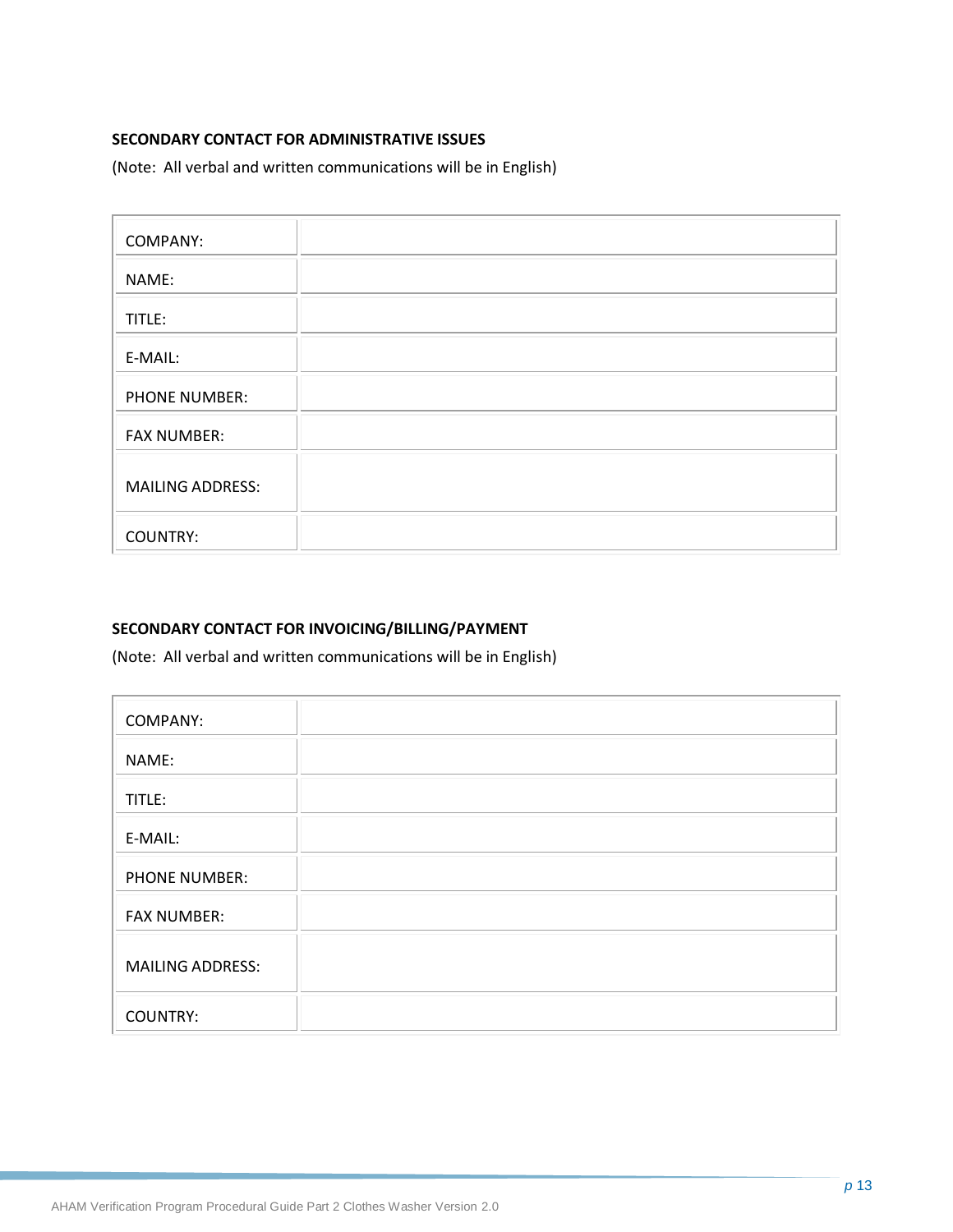## <span id="page-19-0"></span>**APPENDIX B: AHAM CLOTHES WASHER VERIFICATION PROGRAM CHALLENGE REQUEST FORM**

**Date of Request:**

| <b>Brand Name:</b> | <b>Model Number:</b>     |  |
|--------------------|--------------------------|--|
|                    |                          |  |
| Manufactured By:   | <b>Manufactured For:</b> |  |

| Reason for Challenge (check all that apply):                                                    | <b>Required Information for Submittal</b>                              |
|-------------------------------------------------------------------------------------------------|------------------------------------------------------------------------|
| <b>Integrated Water</b><br><b>Factor (ENERGY</b><br><b>STAR CLAIM)</b>                          | Reason for challenge<br>Test data or calculations to support challenge |
| <b>Integrated Modified</b><br><b>Energy Factor (ENERGY</b><br><b>STAR CLAIM)(Residential)</b>   | Reason for challenge<br>Test data or calculations to support challenge |
| <b>Modified Energy</b><br><b>Factor (ENERGY</b><br><b>STAR</b><br><b>CLAIM)(Commerci</b><br>al) | Reason for challenge<br>Test data or calculations to support challenge |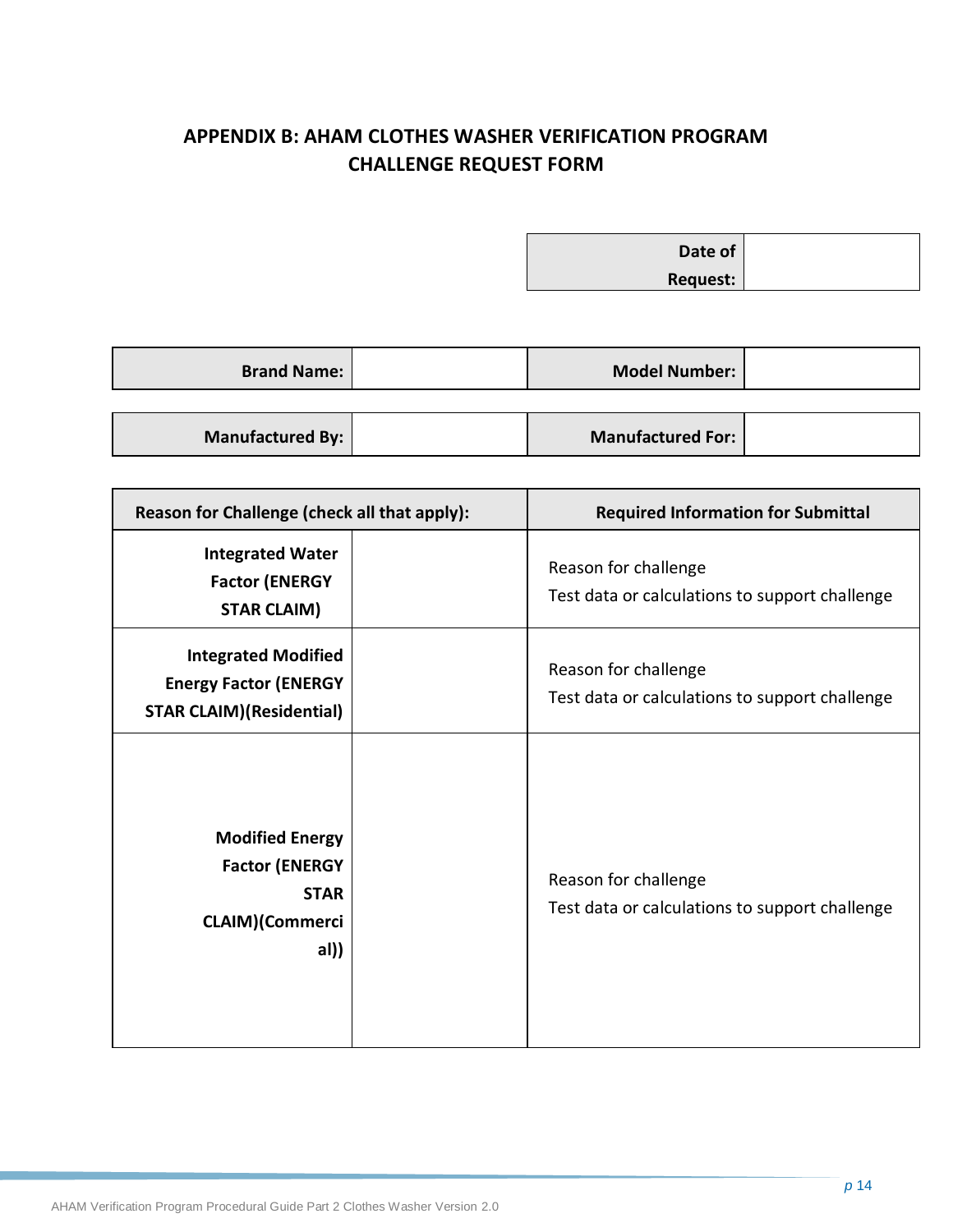| <b>Annual Energy</b><br>Consumption<br>(AHAM Program  | Reason for challenge<br>Test data or calculations to support challenge |
|-------------------------------------------------------|------------------------------------------------------------------------|
| <b>Clothes Container</b><br>Capacity(AHAM<br>Program) | Reason for challenge<br>Test data or calculations to support challenge |
| <b>Algorithm (AHAM</b><br>Program)                    | Reason for challenge<br>Test data or calculations to support challenge |

| <b>Participant Approval</b> |  |
|-----------------------------|--|
| <b>AHAM Approval</b>        |  |
| <b>Laboratory Approval</b>  |  |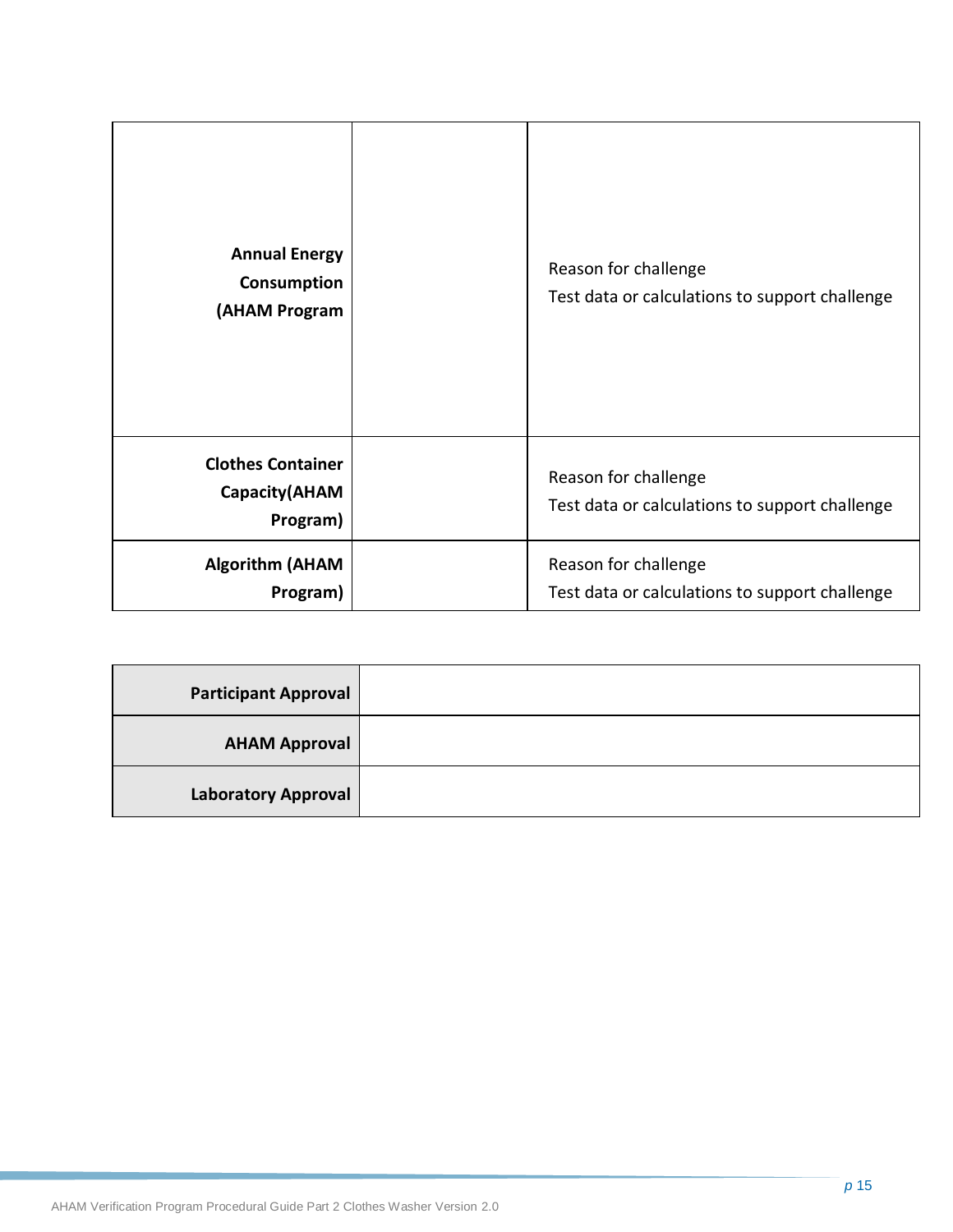## <span id="page-21-0"></span>**APPENDIX C: EXAMPLE PROGRAM PRODUCTION SURVEY**

## **CONFIDENTIAL**

## **AHAM CLOTHES WASHER PROGRAM PRODUCTION SURVEY**

| TO:               | <b>Clothes Washer Verification Program Participants</b>        |
|-------------------|----------------------------------------------------------------|
| <b>FROM:</b>      | Randy Cooper, Vice President, Technical Operations & Standards |
| CA:               | <b>Charles Samuels</b>                                         |
| RE:               | <b>CERTIFIED PRODUCTION SURVEY</b>                             |
| <b>ACTIONS</b>    | (1) Confirm receipt to AHAM (amartin@aham.org) upon delivery.  |
| <b>REQUESTED:</b> | (2) Complete and return to AHAM (accounting@aham.org)          |

The AHAM Clothes Washer Verification Program requires that participants in the program complete a Certified Production Survey annually so that testing and participation fees for the upcoming calendar year (2020) can be accurately determined. **The information provided in the survey is kept confidential within AHAM.** 

Attached is a survey sheet to be completed with your actual certified sales volume and number of ENERGY STAR® qualified Basic Models of Clothes Washers for the twelve-month period of July 1, 20**18** through June 30, 20**19**. Participants will be required to pay the initial estimated testing fees at the beginning of each program year. Participation fees will be invoiced quarterly during the calendar year based on the fees shown on the attached survey form.

Please note that Officer Verification is required to verify all figures reported to AHAM Verification Programs for accuracy and completeness.

As indicated on the INSTRUCTIONS sheet (page 2), please:

- 1. Confirm receipt of this form to Angela Martin [\(amartin@aham.org\)](mailto:jbibins@aham.org) upon delivery; and
- 2. Complete and return the enclosed confidential survey and Officer Verification (pages 4 6) by **July 31, 2019** to AHAM's Accounting Department: [Accounting@aham.org](mailto:Accounting@aham.org)

*The Production Surveys are due within thirty (30) business days from the date it was sent to the Participant or as agreed to with the Participant.*

If you believe that the survey should be directed to someone else within your organization, please forward the survey to that individual and immediately notify Angela Martin via e-mail at [amartin@aham.org.](mailto:jbibins@aham.org) Thank you for your cooperation.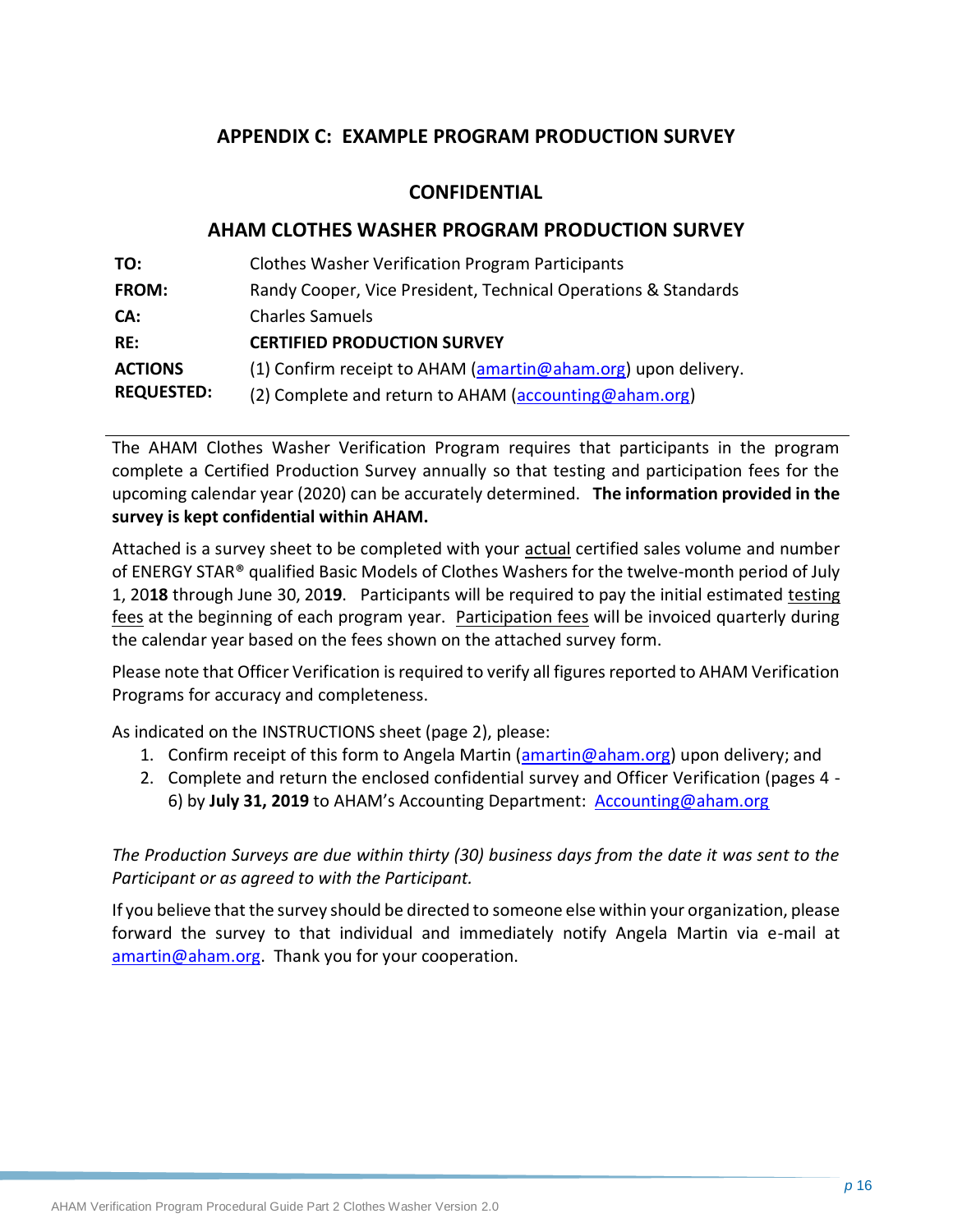#### **INSTRUCTIONS**

- **1.** Confirm receipt of this production survey to Angela Martin via e-mail a[t amartin@aham.org](mailto:jbibins@aham.org) upon receipt.
- 2. Review instructions and guidelines.
- 3. Fill out the Production Survey Form as described on the form.
- 4. Update the Company contact information
- 5. Update the "Send invoices to" information.
- 6. Have an officer execute the Officer Verification Form.
- 7. Return Production Survey Form and Officer Verification Form by **July 31, 2019** to:

E-MAIL: [accounting@aham.org](mailto:accounting@aham.org) (scan and send)

AHAM Accounting Department Association of Home Appliance Manufacturers 1111 19<sup>th</sup> Street NW Suite 402 Washington, DC 20036 FAX: (202) 872-9354

#### **GUIDELINES FOR SOURCED MODEL PRODUCT REPORTING**

Please use the following guidelines to determine which entity involved in a sourcing agreement is responsible for reporting and ensuring payment of the verification program fees.

- 1. All models in production consistent with EPA ENERGY STAR QPL, by a Participant of an AHAM Verification Program are to be included in the Program, regardless of the Original Equipment Manufacturer.
- 2. If a Participant buys product from another Participant, the manufacturing Participant is responsible for the resulting Program fees and must include the sourced models in its own production figures.
- 3. If a Participant buys product from a non-Participant, the Participant is responsible for the resulting Program fees and must therefore include the sourced models in its product figures (i.e., count sourced models as their own production).
- 4. A retailer who is a private brand owner and purchases models from both Participant and non-Participant manufacturers may be a Program Participant. Such a Participant must claim the models manufactured by a non-Participant as its production and will be responsible for all fees associated with these models.
- 5. In the case of an alternative arrangement (i.e., purchasing Participant agrees to pay the Program fees), the purchasing Participant has the ultimate responsibility of ensuring the sourced product production data is properly reported and Program fees are paid.
- 6. ENERGY STAR qualified models sourced from OEM's that are not Licensees of the AHAM Program must be included in the Participants Model Submission Form.